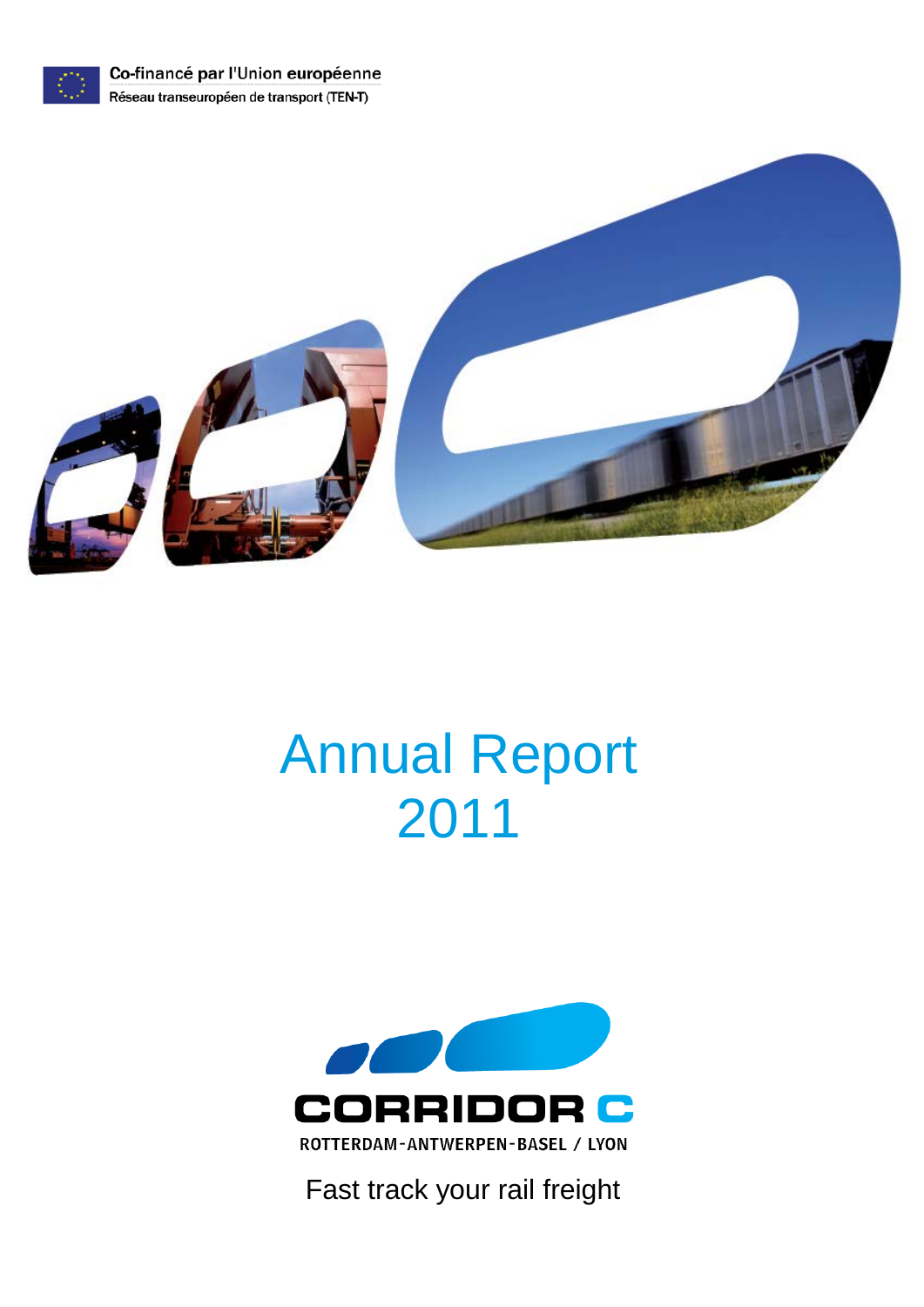**27/3/2012**

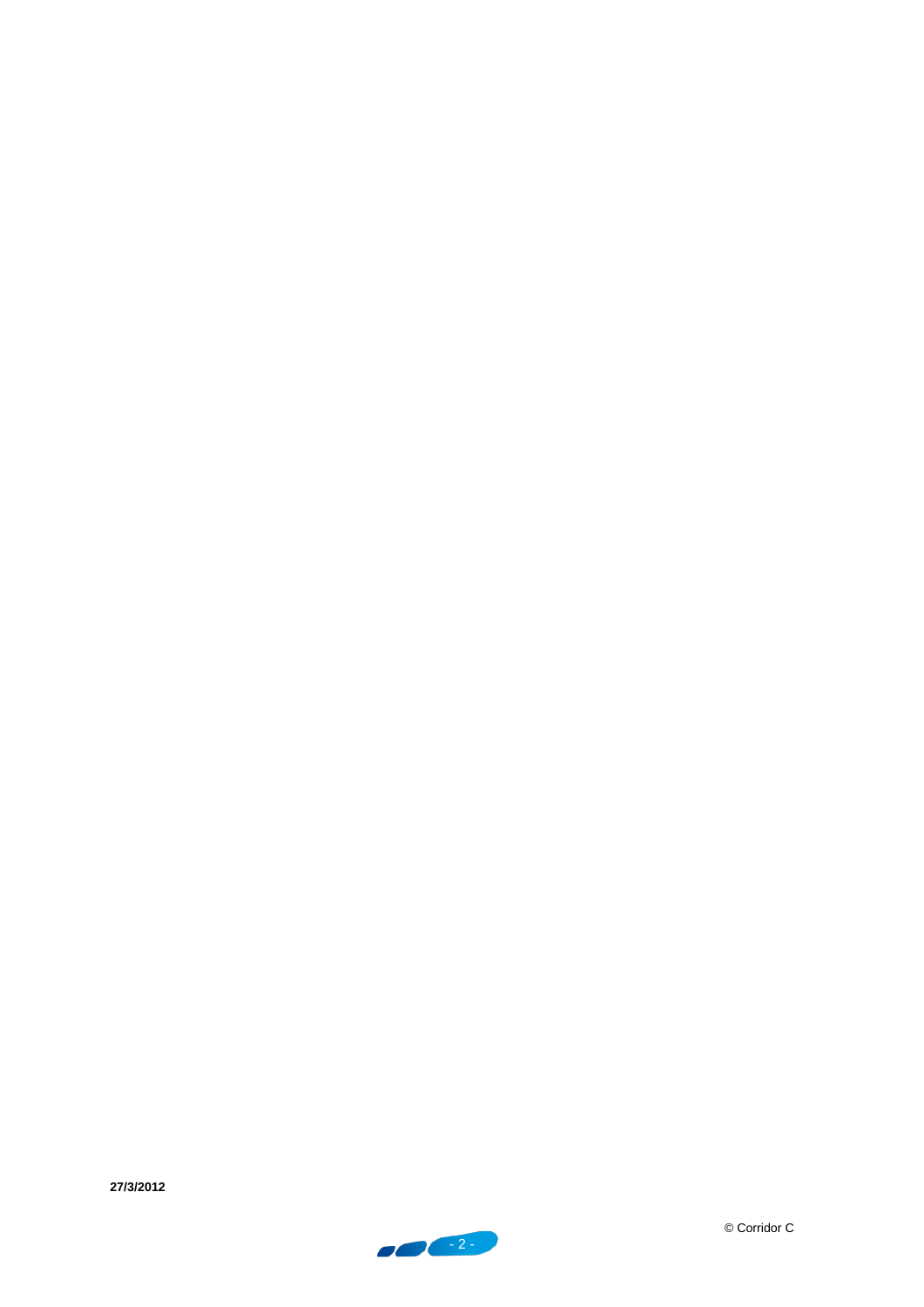# **Contents**

| 1              |       |                |  |  |  |
|----------------|-------|----------------|--|--|--|
| $\overline{2}$ |       |                |  |  |  |
|                | 2.1   |                |  |  |  |
|                |       |                |  |  |  |
|                | 2.2   |                |  |  |  |
| 3              |       |                |  |  |  |
|                | 3.1   |                |  |  |  |
|                | 3.2   |                |  |  |  |
|                | 3.3   |                |  |  |  |
|                |       | 3.3.1          |  |  |  |
|                |       | 3.3.2          |  |  |  |
|                |       | 3.3.3          |  |  |  |
|                |       | 3.3.4          |  |  |  |
|                |       |                |  |  |  |
|                |       | 3.4.1          |  |  |  |
|                |       | 3.4.2          |  |  |  |
|                |       | 3.4.3          |  |  |  |
|                |       | 3.4.4          |  |  |  |
|                |       | 3.4.5          |  |  |  |
|                |       |                |  |  |  |
|                | 3.5   | 3.5.1          |  |  |  |
|                |       | 3.5.2          |  |  |  |
|                |       | 3.5.3          |  |  |  |
|                |       | 3.5.4          |  |  |  |
| 4              |       |                |  |  |  |
|                |       |                |  |  |  |
| 5              |       |                |  |  |  |
|                | 5.1   |                |  |  |  |
|                |       | 5.1.1          |  |  |  |
|                |       | 5.1.2          |  |  |  |
|                |       | 5.1.3<br>5.1.4 |  |  |  |
|                |       |                |  |  |  |
|                | 5.2   |                |  |  |  |
|                |       | 5.2.1          |  |  |  |
|                |       | 5.2.2          |  |  |  |
|                |       | 5.2.3          |  |  |  |
|                | 5.2.4 |                |  |  |  |
| 6              |       |                |  |  |  |
|                | 6.1   |                |  |  |  |
|                | 6.2   |                |  |  |  |
|                |       |                |  |  |  |
|                | 6.3   |                |  |  |  |
|                | 6.4   |                |  |  |  |
|                | 6.5   |                |  |  |  |
|                | 6.6   |                |  |  |  |
| 7              |       |                |  |  |  |
| 8              |       |                |  |  |  |
|                |       |                |  |  |  |
| 9              |       |                |  |  |  |

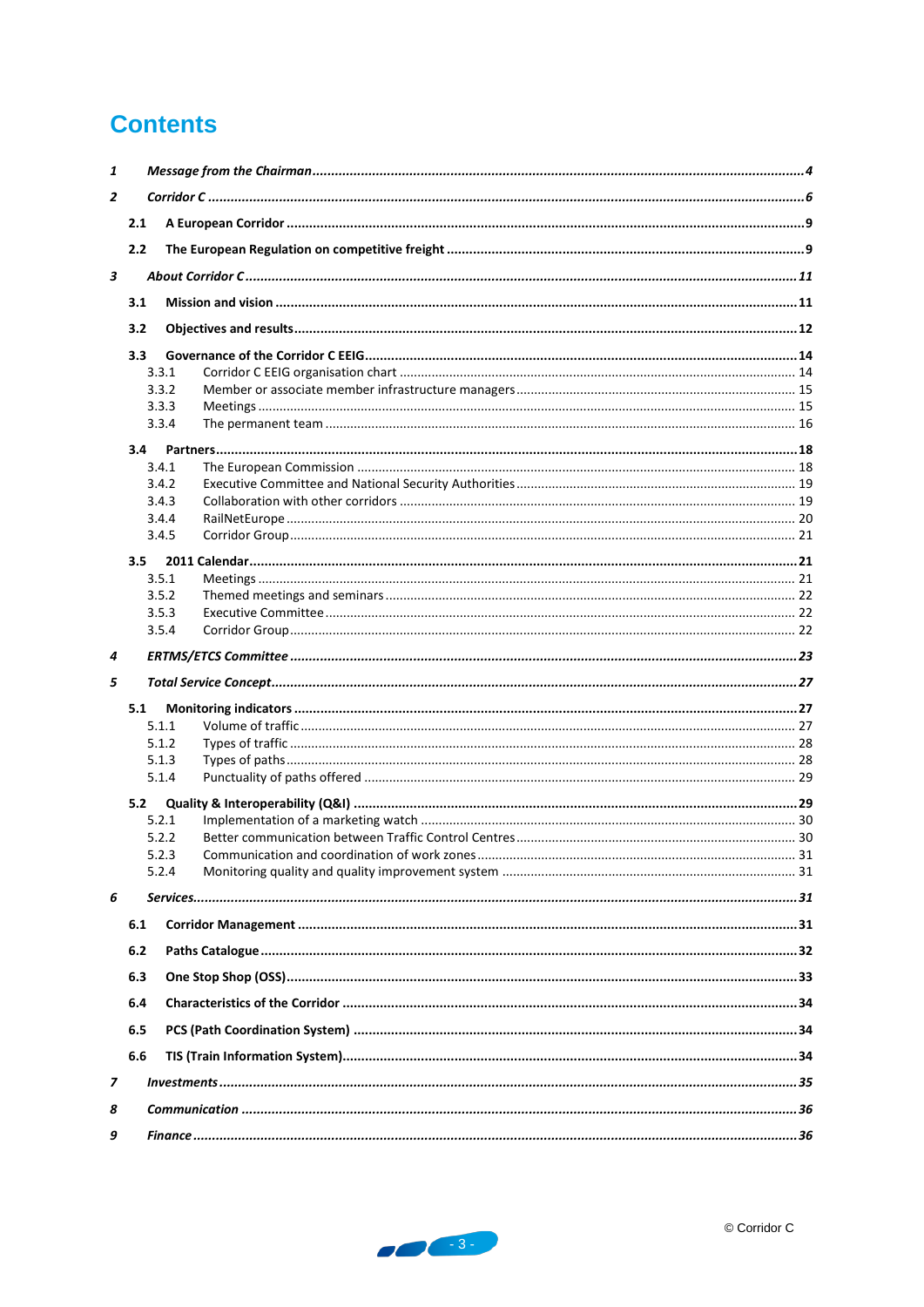

# <span id="page-3-0"></span>**1 Message from the Chairman**

The Corridor C European Economic Interest Grouping (EEIG) was created on 16 March 2007 and has now celebrated its fifth birthday.

I would like to start by thanking everyone who has contributed to the creation and development of this major ambitious European project. I really appreciate the trust and commitment they have demonstrated.

During the course of the project, the Dutch infrastructure manager (ProRail) joined the European corridor grouping as a result of the extension of the route between Antwerp and Rotterdam. This means that Corridor C is assured that Europe's two major sea ports are formally linked to it.

Furthermore, cooperation agreements have been signed with the capacity allocation bodies in Switzerland and Luxembourg, Trasse Schweiz (TS) / Sillon Suisse and Administration des Chemins de Fer Luxembourgeois (ACF). For their part Swiss railways (SBB) have been involved since the outset in Corridor C as an associate member and actively collaborate in the EEIG works.

Therefore all the Corridor C players are involved in its governance and the initial results are beginning to bear fruit.

During 2011, work essentially focused on the implementation of European regulation 913/2010 on competitive freight and the migration of the present Corridor C organisation to a Corridor 2 structure by the end of 2013.

The initial results have been issued and the challenges for 2012 and 2013 relating to the official commissioning are enormous, both internal and external to the corridor.

The dominant issue is certainly the official commissioning of Corridor 2 by the end of 2013, a date that represents a major challenge.

After the structures of the grouping had been finally put in place, it is the Corridor's customers who are increasingly the focus of our attention.

To allow the railways to become and remain successful and competitive, the managers must be in a position to offer services with a very high added value. These added values are essentially punctuality, seat availability, journey times, information, end-to-end services throughout the corridor and interconnection with other corridors.

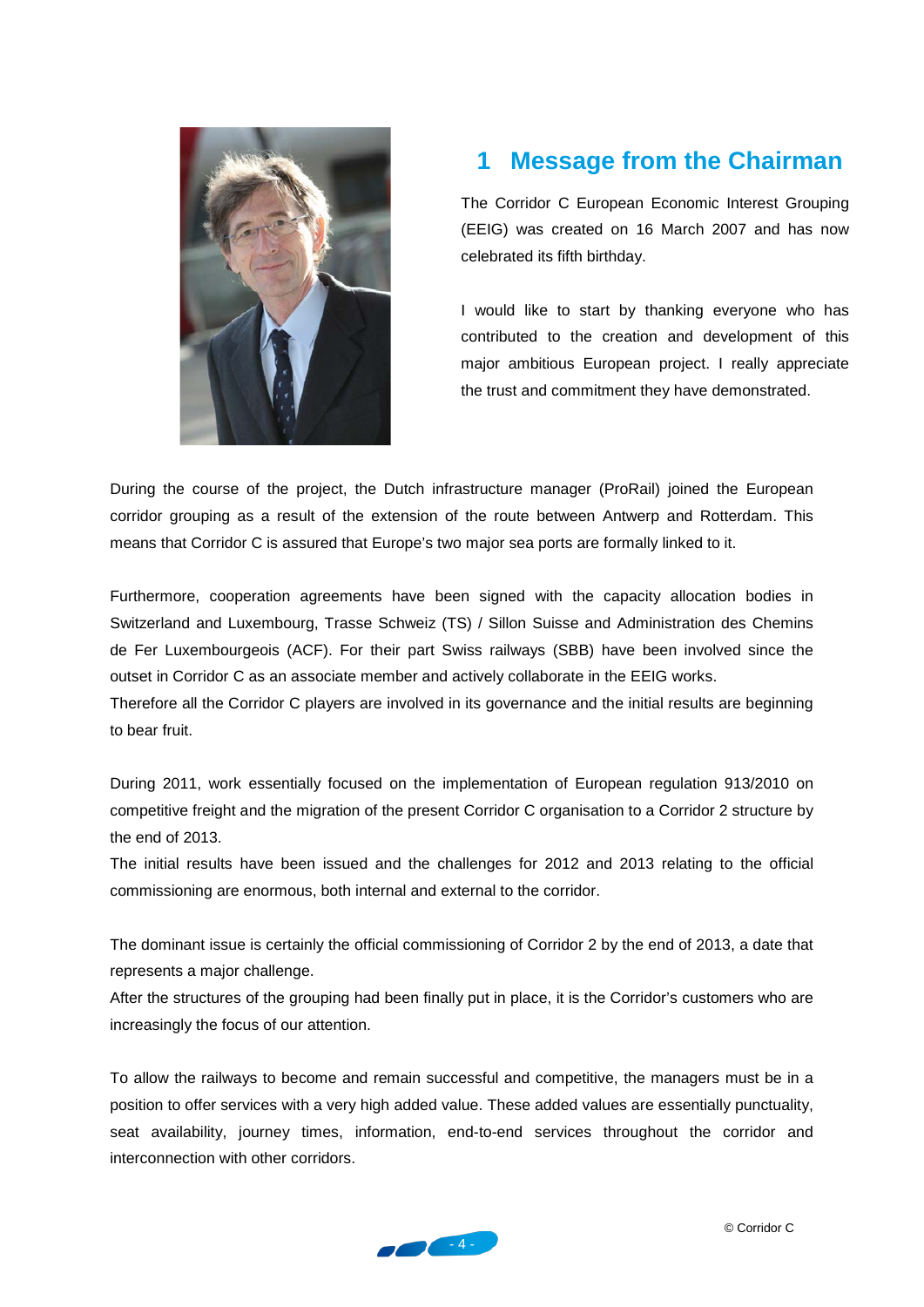And while customer expectations are high, the challenges we face are enormous.

In 2012 and the years to come, we will do everything we can to remain alert to them. Although freight transport market shares will increase in the future, this modal shift must also be viewed in the context of the sustainable development of freight transport.

I am deeply convinced that, as a result of the current rail transport policy in the European Union associated with heavy investments in both infrastructure and rolling stock by all rail partners, in particular governments, infrastructure managers and railway companies, the history of the railway will be written across all the new freight corridors.

Luxembourg, 16 March 2012

Chairman of Corridor C, François JAEGER

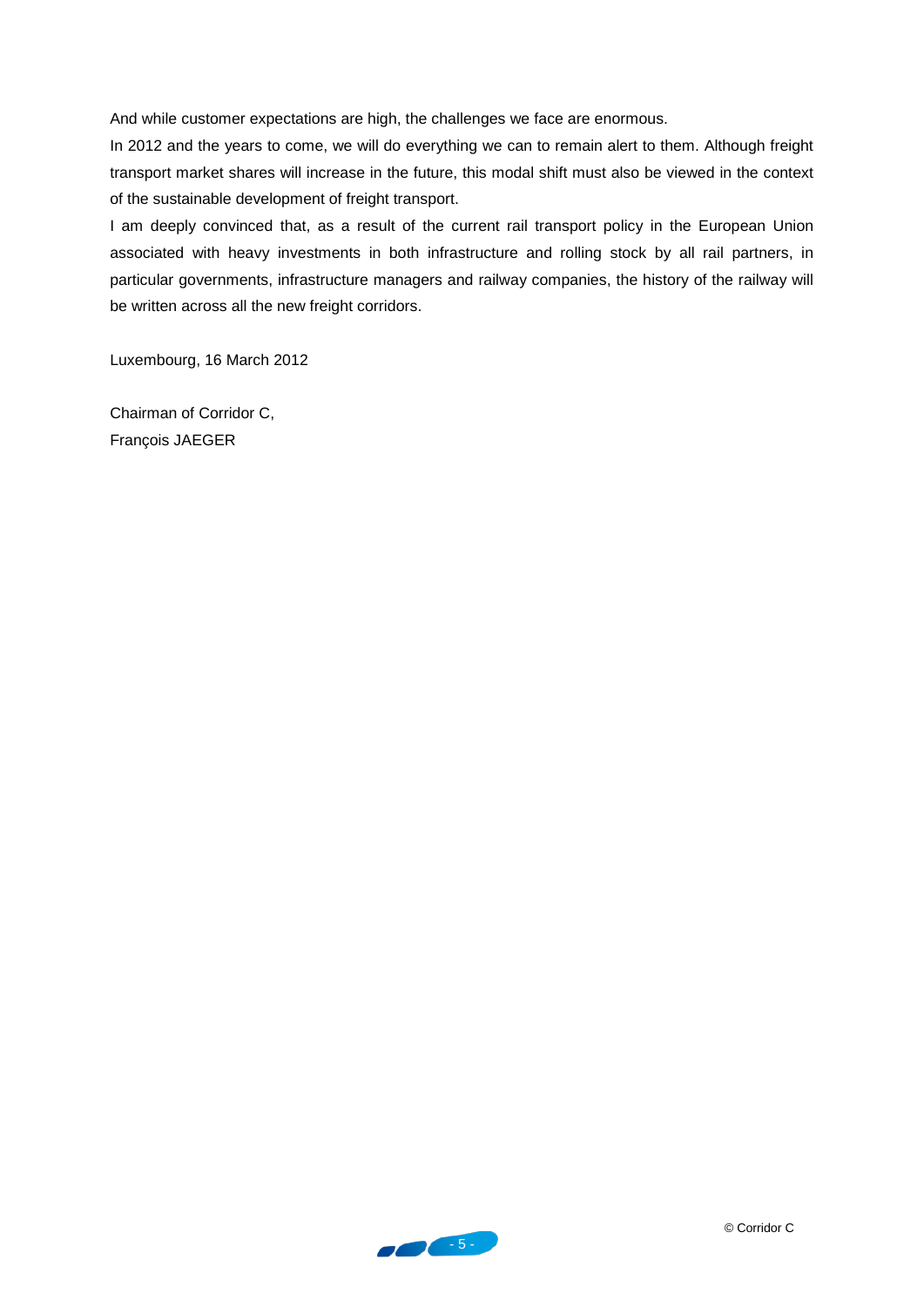# <span id="page-5-0"></span>**2 Corridor C**

Corridor C is a freight-oriented route connecting the Netherlands, Belgium, the Grand Duchy of Luxembourg, France and Switzerland. The Corridor links the two main European ports (Rotterdam and Antwerp) passing through major industrial areas until reaching Lyon and Basel as gateways to southern Europe (Switzerland, South of France, Spain and Italy).

The extensions of the Corridor to Rotterdam, following the Rotterdam Ministerial declaration dated 14 June 2010 and the Lille to Longuyon line decided on by the Corridor C Executive Committee in 2011, were the subject of an Extension Plan. The plan describes the consequences of these extensions on the governance of the corridor, the ERTMS



deployment policy and the improvement of its quality of service and interoperability.

Also in the context of the decisions of the Rotterdam Declaration, France successfully completed a study in 2011 on the possibility of extending the Corridor to Dunkirk and Le Havre. It submitted the main results of this study to its partners on the Executive Committee on 10 January 2012.

The setting up of the [ERTMS](http://trains.wikia.com/wiki/ERTMS) (European Rail Traffic Management System) safety system will be staggered until 2020 to gradually replace the five signalling systems currently co-existing on the 2,350 km of this European corridor.

The progressive introduction of the ERTMS will contribute to stimulating the increase in freight rail traffic as well as developing the speed and reliability of rail traffic.

The Corridor in a few words:

- links Antwerp to Lyon and Basel
- $\bullet$  is 2,350 km long
- connects the Netherlands (100 km), Belgium (620 km), France (1,550 km), the GD of Luxembourg (70 km) and Switzerland (8 km)
- is fast, efficient, reliable and punctual
- falls within the framework of sustainable development
- improves interoperability thanks to uniform signalling (ERTMS)

The summary chart below shows the Corridor's main routes.

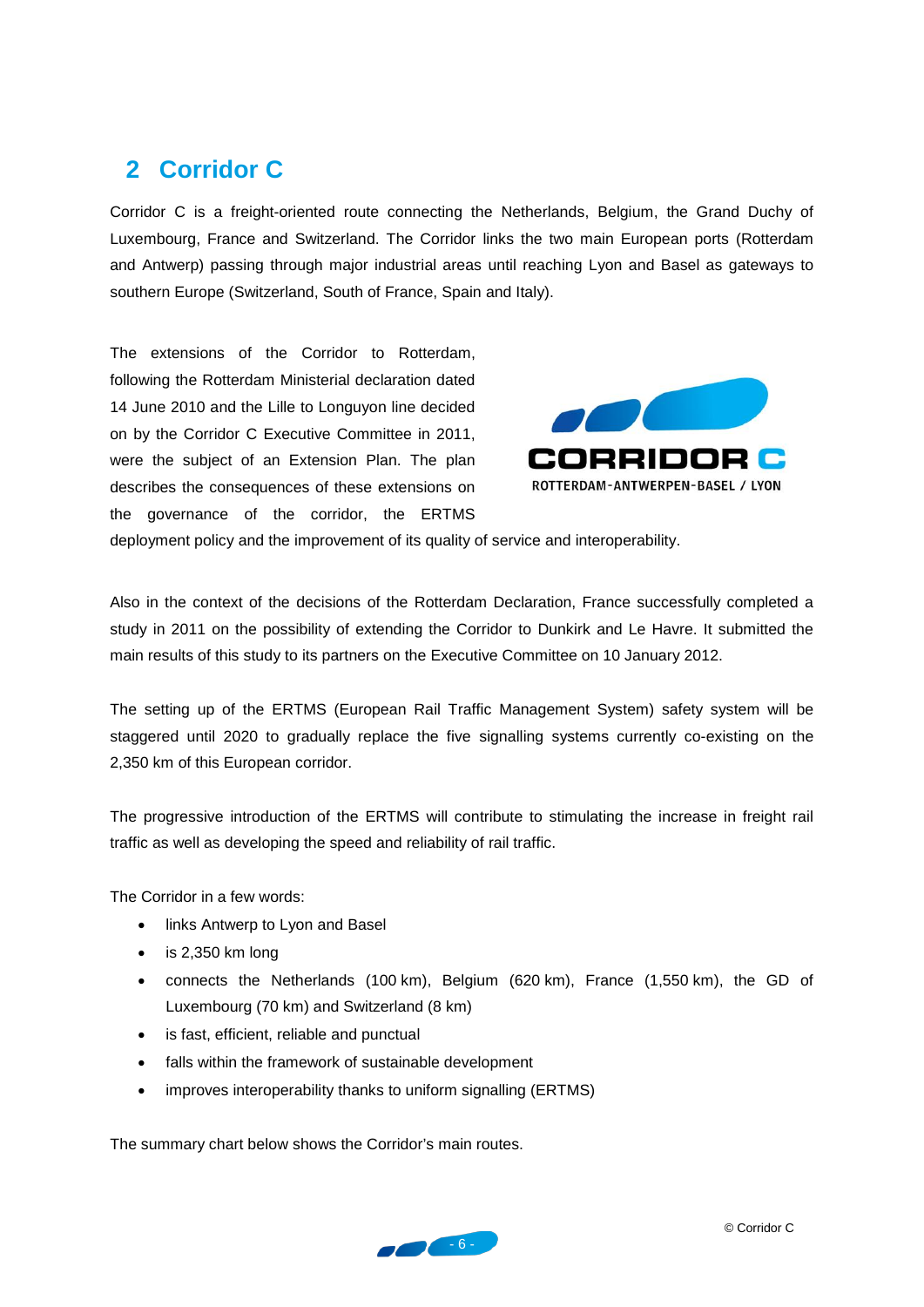

The section between<br>Kijfhoek - Maasvlakte Maasvlakte (dotted line) is shared by Corridor C and A but<br>remains under the remains governance of Corridor A

The same routes are represented below in more conventional map format.

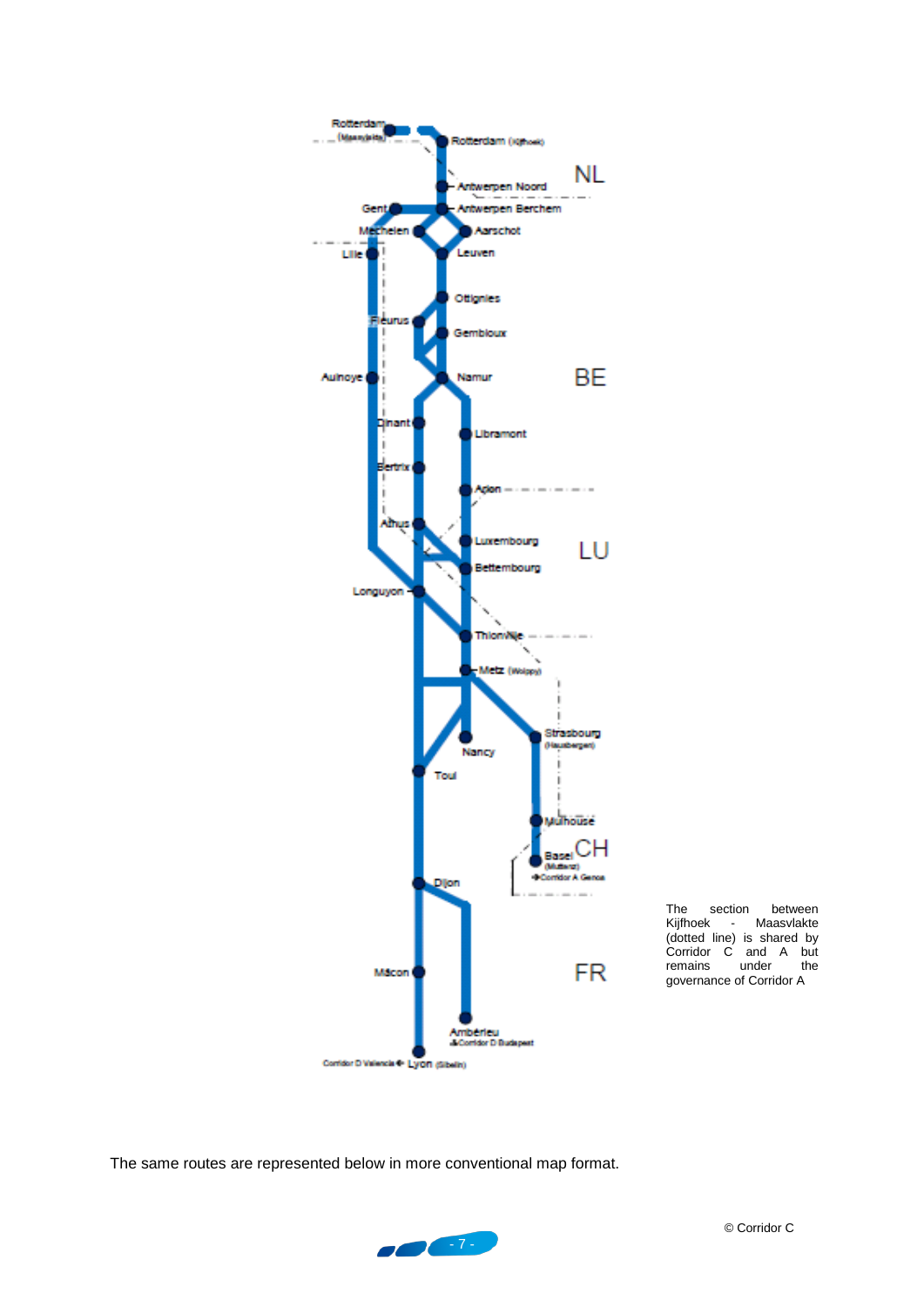

Other railway lines June 2011 version

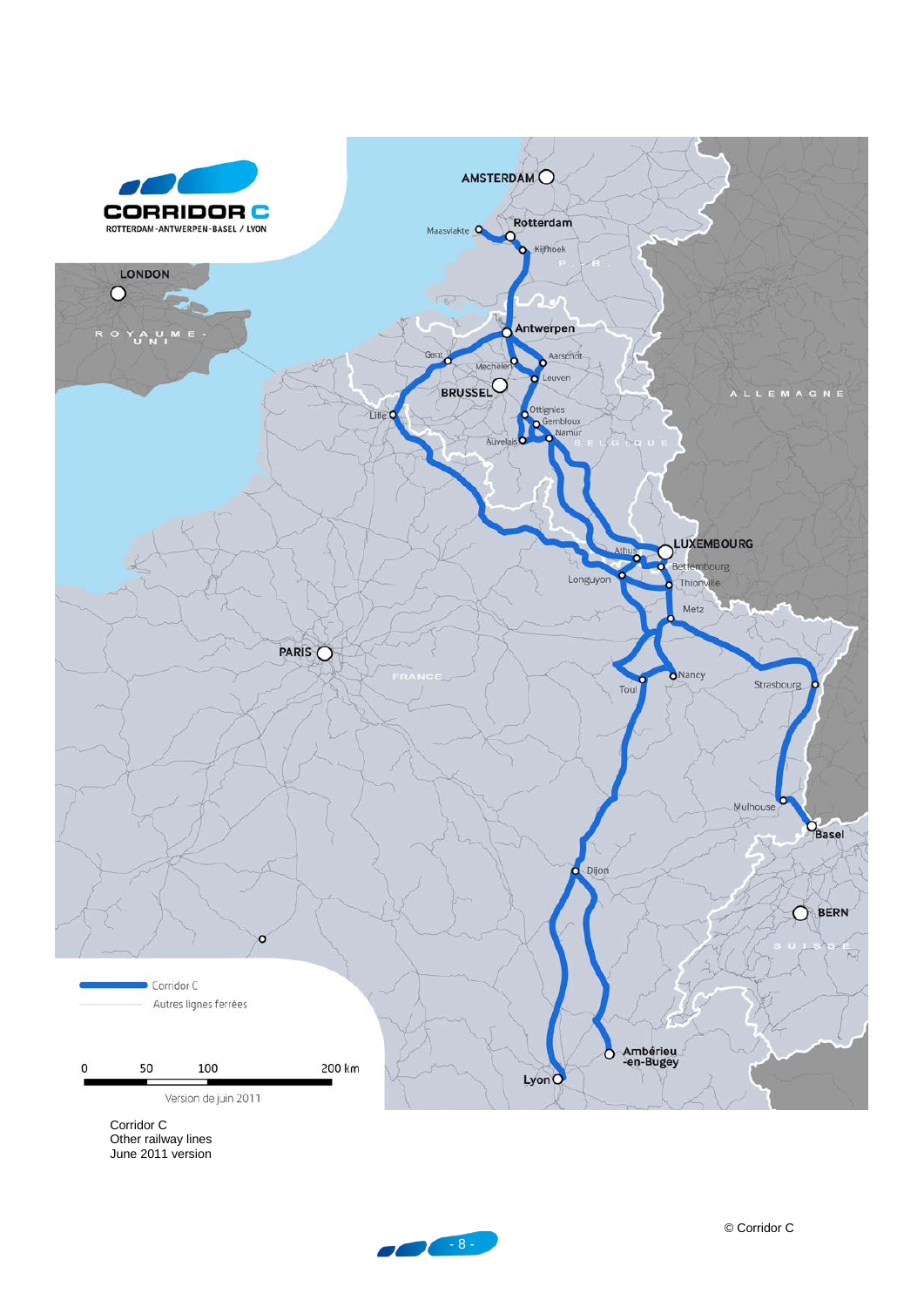## <span id="page-8-0"></span>*2.1 A European Corridor*

The European Commission wants to promote goods transport on the rail network and increase the modal share, thereby benefiting the transfer from road transport to rail. Such a transfer offers significant socio-economic and environmental benefits.

This is why the European Commission is encouraging rail infrastructure managers and railway companies to develop a European rail network of freight-oriented corridors equipped with the ERTMS system.

A series of measures has been planned to ensure more fluid traffic across these corridors:

- a legal framework for the corridors, in the form of a European Economic Interest Grouping management structure;
- investment programmes to deploy the ERTMS and attack the nerve centres in terms of capacity;
- initiatives designed to improve the coordination between infrastructure managers for the allocation of international train paths.

The European Commission is actively monitoring each corridor and, in the context of its trans-European transport network policy, is subsidising corridors whose projects have reached a certain maturity.

The setting up of this trans-European freight corridor will contribute to promoting rail as a highly efficient form of medium- and long-distance transport.

To achieve this, the Regulation allows for this implementation to improve the coordination of works between infrastructure managers, offers the services of a one-stop shop (Corridor OSS), publishes a catalogue of international paths by corridor, and improves the allocation of capacity with the annual publication of timetables and also at an operational level.

# <span id="page-8-1"></span>*2.2 The European Regulation on competitive freight*

On 20 October 2010, EU Regulation 913/2010 of 22 September concerning the European rail network for competitive freight was published in the Official Journal of the EU and came into force on 9 November 2010.

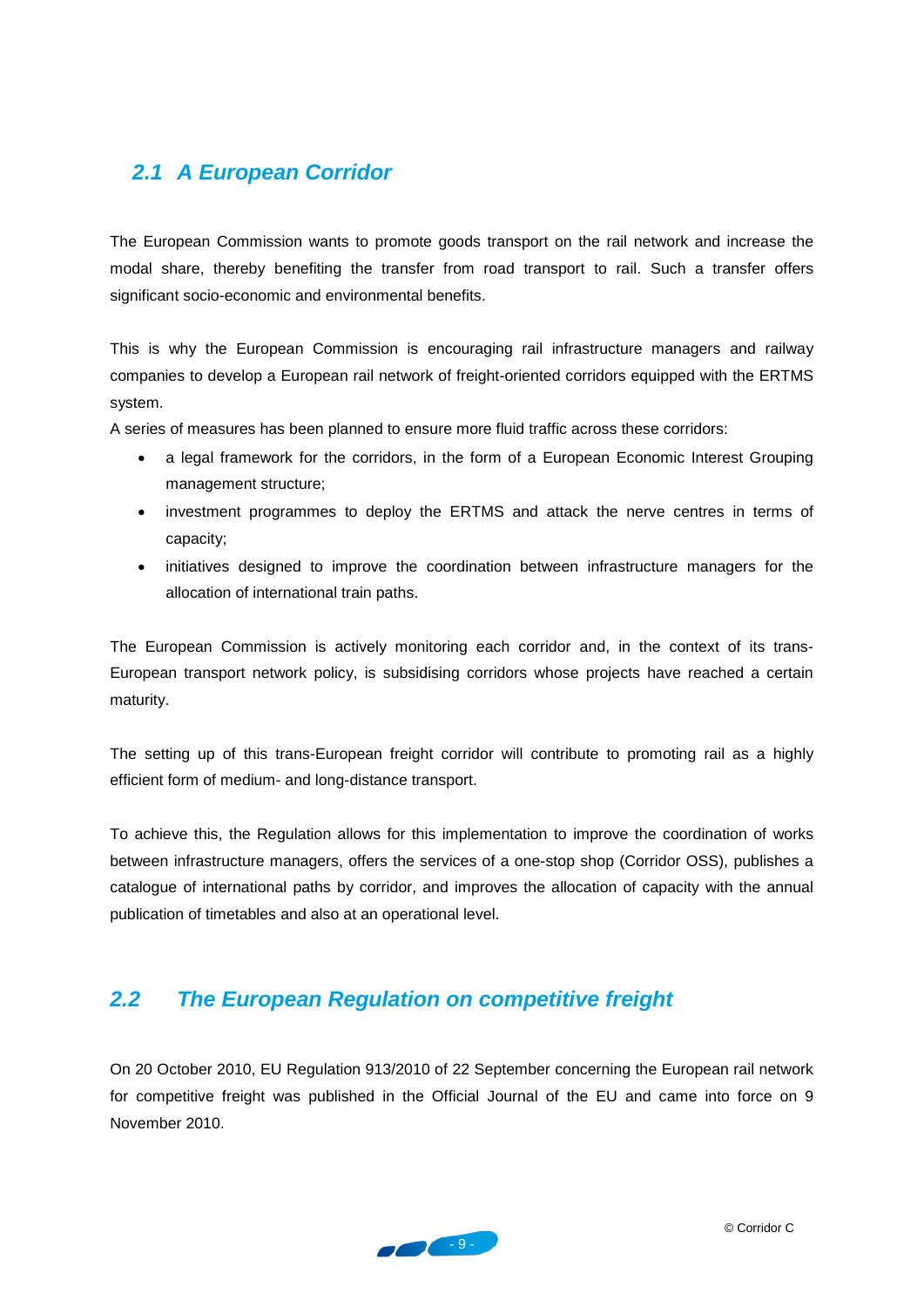The purpose of the Regulation is to create a European rail network composed of international freight corridors with a high level of performance. It describes the governance and the investment and management policy of the freight corridors.

In Annex 1 of the Regulation, nine corridors were defined, including Corridor 2 (Rotterdam – Antwerp – Luxembourg – Metz – Dijon – Lyon / Strasbourg - Basel). This corridor corresponds to corridor ERTMS C extended as far as Rotterdam, following the Rotterdam Declaration of 14/06/2010. Six of these first nine corridors, including Corridor 2, should be operational by 10 November 2013, and three others by 10 November 2015.

The Regulation requires organisation of the corridor at two levels: an Executive Committee (composed of Ministers' representatives) and a Management Committee (composed of infrastructure managers' and capacity allocators' representatives). It adds two advisory groups to this: one comprising representatives of the terminal proprietors and managers, the other comprising representatives of the railway companies.

The corridors should have a One Stop Shop  $(OSS)^1$  $(OSS)^1$  for the allocation of capacity. "Authorised candidates" can submit capacity applications even if they do not have railway company status. An implementation plan will be drawn up including, among other things, a description of the characteristics of the corridor, a summary of a market study to be carried out in 2012, an investment plan and the list of objectives set by the corridor in terms of quality of service and capacity. Therefore increased cooperation as regards capacity allocation and traffic management between infrastructure managers across the corridor is necessary.

The implementation of the European Regulation on competitive freight and the resulting organisational and functional changes of Corridor C were one of the major challenges for the EEIG in 2011.

The one stop shop, the market study and the setting up of advisory groups represent the three major cornerstones of the implementation of Regulation 913/2010.

The market study was prepared in 2011 and will be launched in Spring 2012 in order to serve as a fundamental source of information for guiding part of our action plan.

2011 saw the refinement of the choices for the structure of the one stop shop: choice of scope, customer response procedures, choice of a model based on a coordinator, etc.

Following a survey of Corridor railway companies and terminals, the framework and composition of the two advisory groups - composed respectively of Railway Companies and Terminals - was defined; in this connection a meeting was arranged by the Belgian Federal Public Service Mobility and Transport with the terminals concerned on its territory (7/11/2011).

-



<span id="page-9-0"></span><sup>&</sup>lt;sup>1</sup> One Stop Shop pursuant to Regulation 913/2010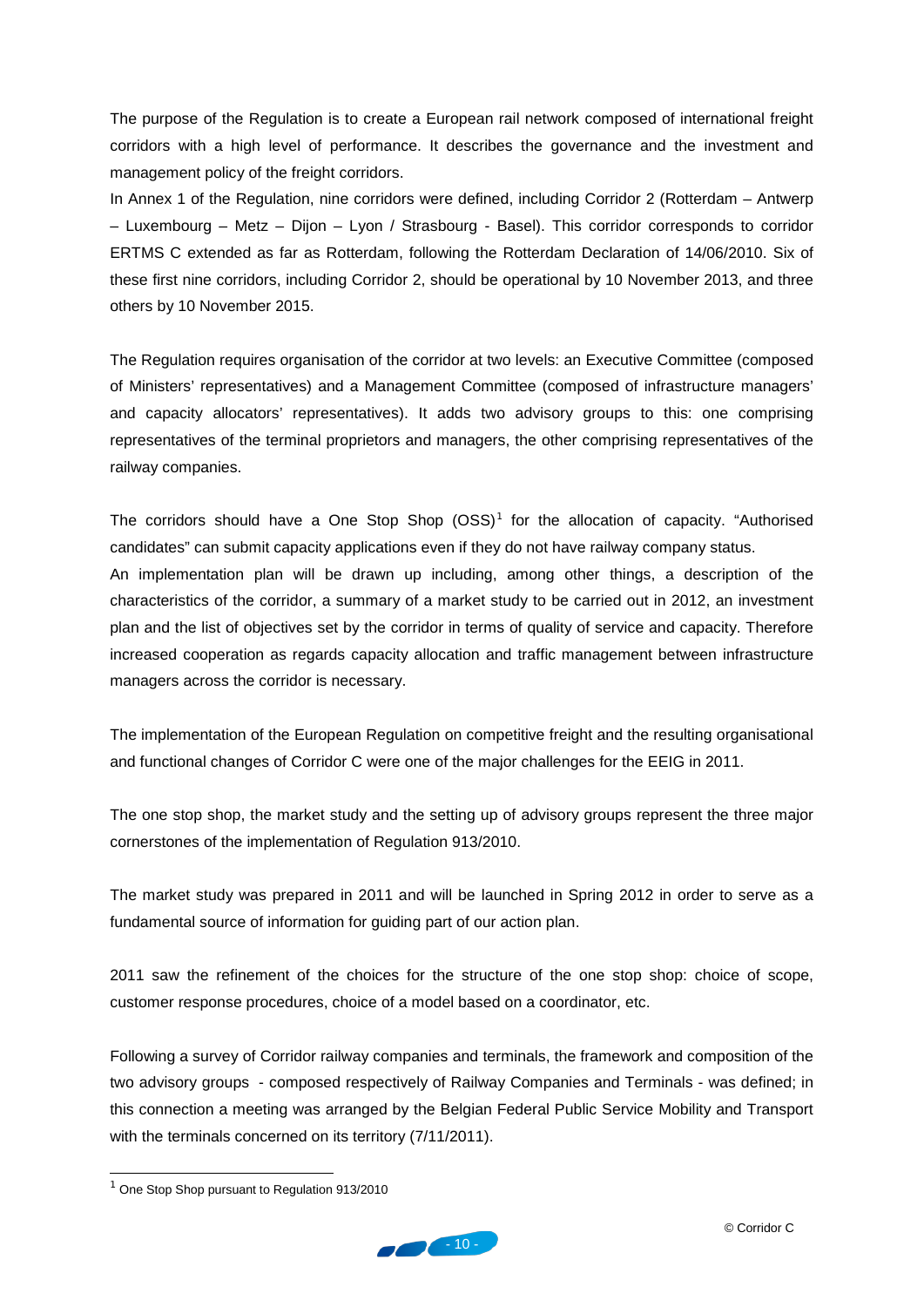The "kick-off meeting" (8/12/2011) of an ad hoc working group relating to various Franco-Swiss transborder issues was held.

The bases were laid out of the file detailing the Corridor 2 characteristics, as required by the Regulation implementation plan (Art 9.1).

Corridor C also participates actively in the RailNetEurope (RNE) working groups connected with the implementation of the Regulation.

In addition, a working group composed of legal experts from member companies is working on the implications connected with the implementation of the Regulation.

# <span id="page-10-0"></span>**3 About Corridor C**

### <span id="page-10-1"></span>*3.1 Mission and vision*

**Mission:** The Corridor C EEIG is a European grouping whose mission is to promote within its membership measures to improve interoperability, the suitability of the service supplied, and the deployment of the ERTMS system on the Rotterdam-Antwerp-Lyon/Basel corridor known as Corridor C.

Specifically, the EEIG has the following missions:

- to prepare a detailed plan to implement the ERTMS in the corridor
- to coordinate and monitor applications for financial aid relating to ERTMS facilities
- to coordinate the Corridor C approach and action plan with those of other interconnected corridors
- to check and evaluate the results obtained, with a view to developing new action procedures intended to progressively improve the quality offered.

In addition, within the scope of its activities, the EEIG can also:

- identify and carry out the investments necessary for improving the corridor's performance
- advise and support infrastructure managers and railway companies on the implementation of their projects, from award of contracts to completion

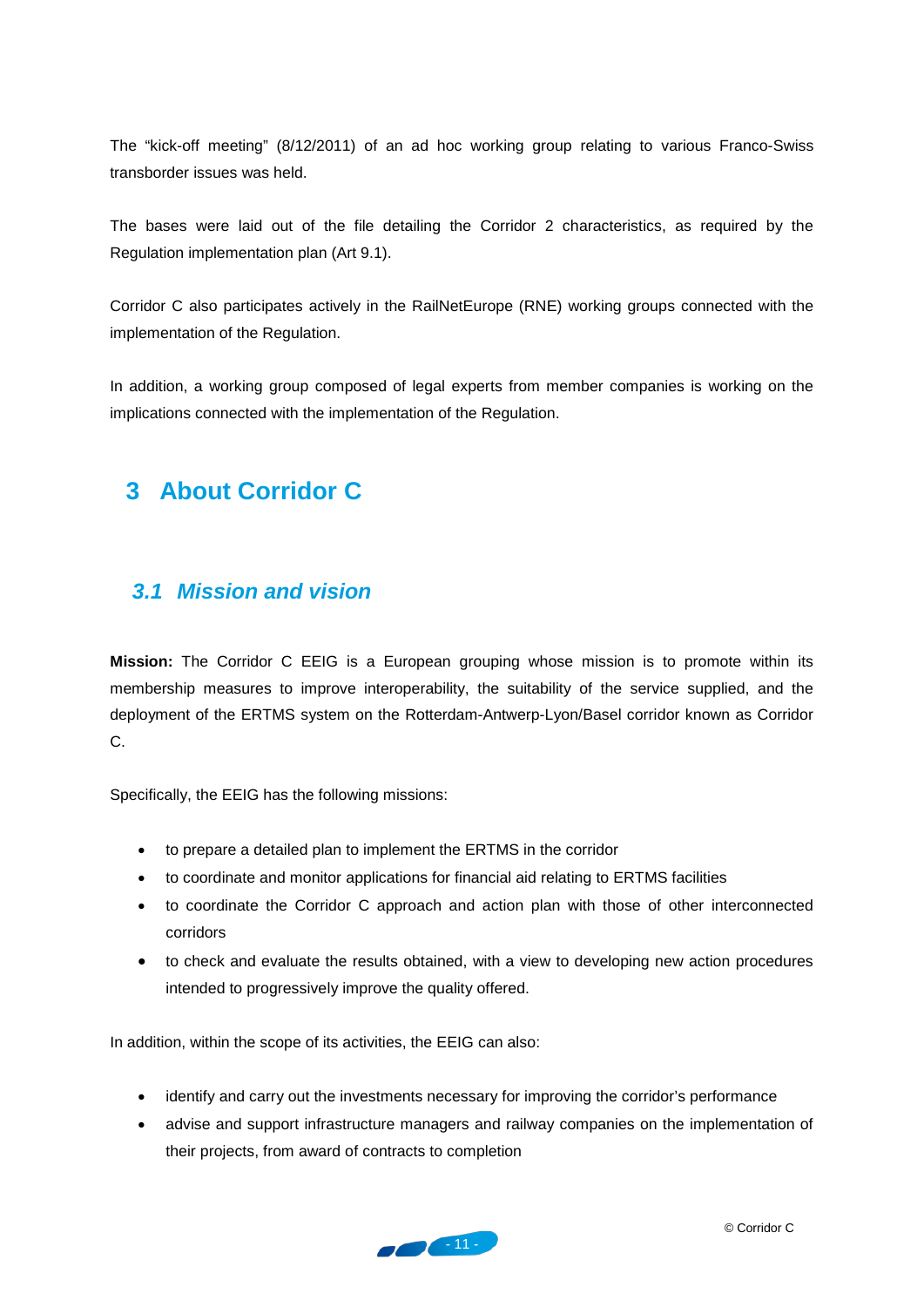- propose methods with a view to facilitating the coordinated acceptance of international trains throughout the corridor
- study, in accordance with the general principles defined by RailNetEurope, measures for maximising the potential of corridors and improving interoperability
- encourage coordination in terms of technology, operation, and safety
- coordinate and optimise the allocation of the necessary funding
- promote grouped orders for the ERTMS safety system.

Since the entry into force of Regulation 913/2010 on 9 November 2010, the Corridor has carried out a certain number of missions intended to prepare its implementation, pending the formal constitution of the Freight Corridor no. 2 Management Committee as described in the Regulation. These missions include in particular:

- the creation of a Management Committee
- the launch of a market study
- the creation or designation of a one stop shop for capacity allocation
- the creation of two advisory groups made up of the corridor's railway companies and terminals
- the coordination of the infrastructure works
- the publication of a Corridor information document
- the coordination of rules for traffic management in problem situations
- the preparation of an investment plan.

Freight Corridor no. 2 should be established no later than 10 November 2013.

#### **Vision:**

Our vision is to make freight rail transport progressively more accessible, more reliable and faster.

### <span id="page-11-0"></span>*3.2 Objectives and results*

Corridor C is a fast, efficient and quality rail link between the two main European sea ports and a number of industrial centres in Benelux, eastern France and Switzerland, extending to Italy and even Spain. This objective falls within the European policy of producing a transnational rail network focusing on freight.

The corridor is to increase the efficiency, reliability and durability of end-to-end goods rail traffic, thereby strengthening the railway's competitive position, in line with European freight transport targets.

For the period 2009 - 2013, ambitious targets, listed in the table below, were set in 2009:

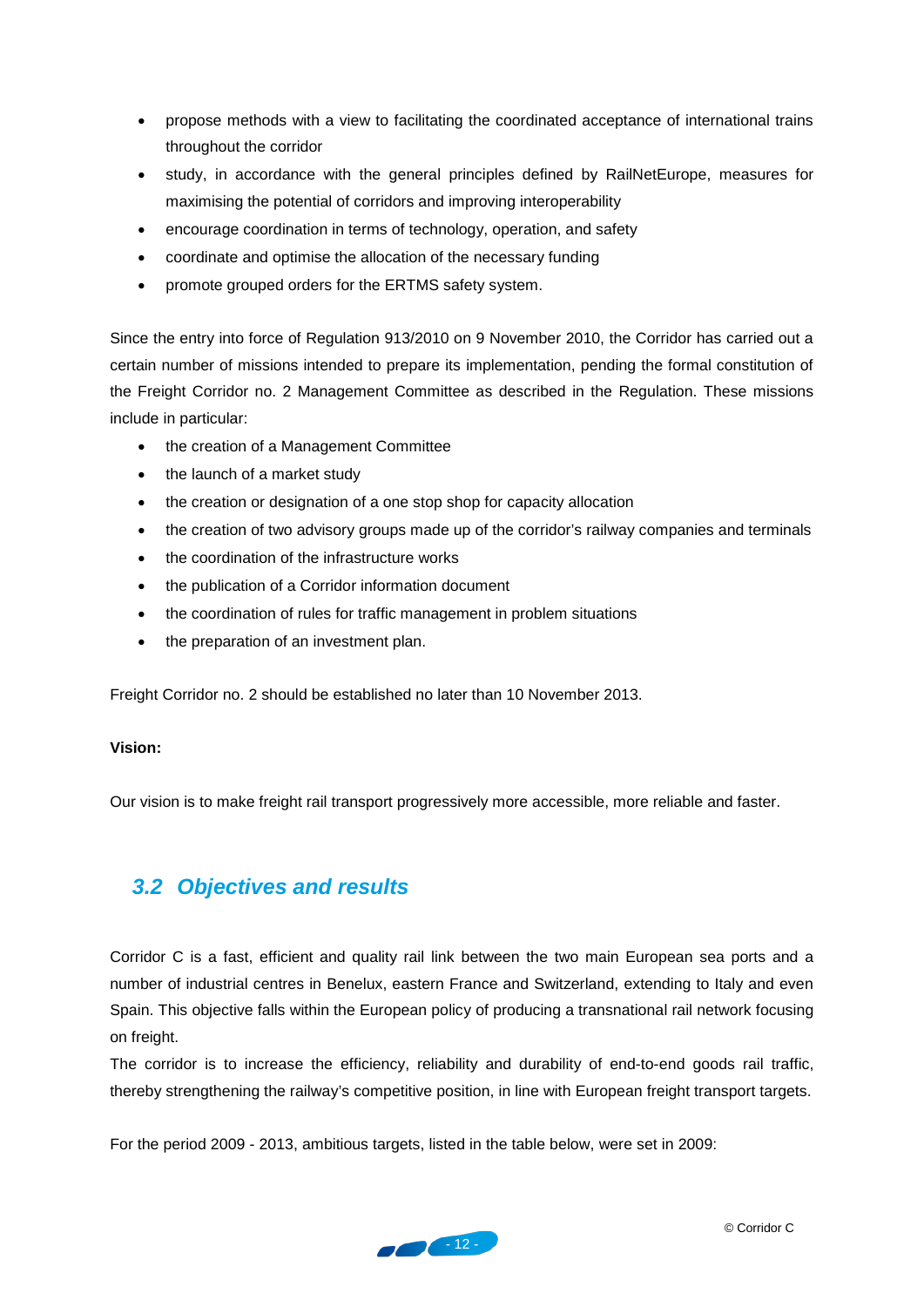| Area                                                 | 2009     | 2010     | 2011           | 2011           | 2013           |
|------------------------------------------------------|----------|----------|----------------|----------------|----------------|
|                                                      | targets  | targets  | targets        | <b>results</b> | targets        |
| Average journey time between Antwerp and             | 11 hr 30 | 11 hr 10 | 11 hr 05       | 12 hr 20       | 10 hr 15       |
| <b>Basel</b>                                         | min      | min      | min            | min            | min            |
| Average journey time between<br>Bettembourg and Lyon |          |          | 7 hr 35<br>min | 7 hr 31<br>min | 7 hr 20<br>min |
| Punctuality within 30 minutes                        | 70%      | 72%      | 76%            | 75%            | 85%            |

Table 1 - Main Corridor C KPIs 2009 to 2013

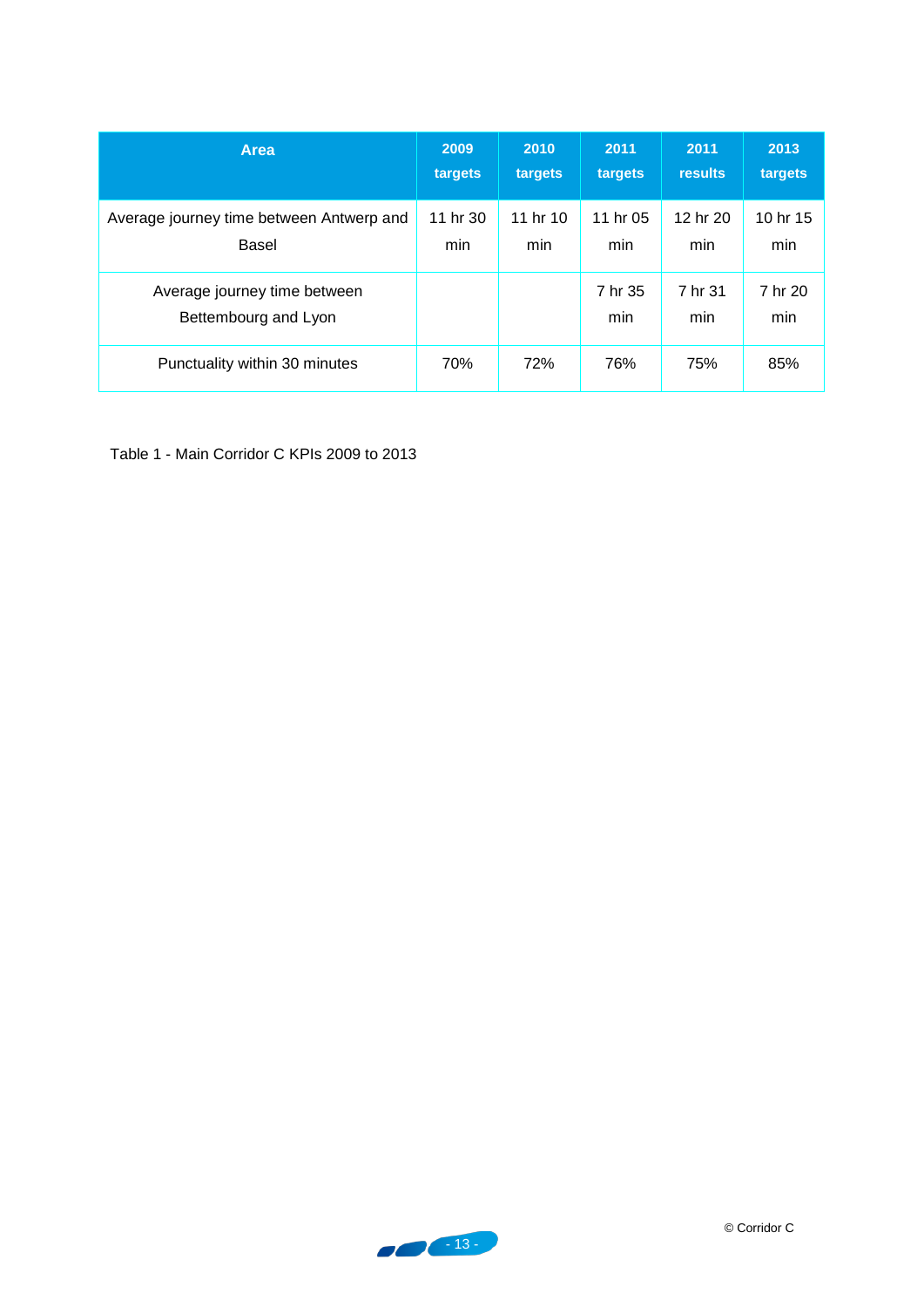# <span id="page-13-0"></span>*3.3 Governance of the Corridor C EEIG*

### <span id="page-13-1"></span>**3.3.1 Corridor C EEIG organisation chart**



\*Assembly (IM's + AB's = single decision level of EEIG

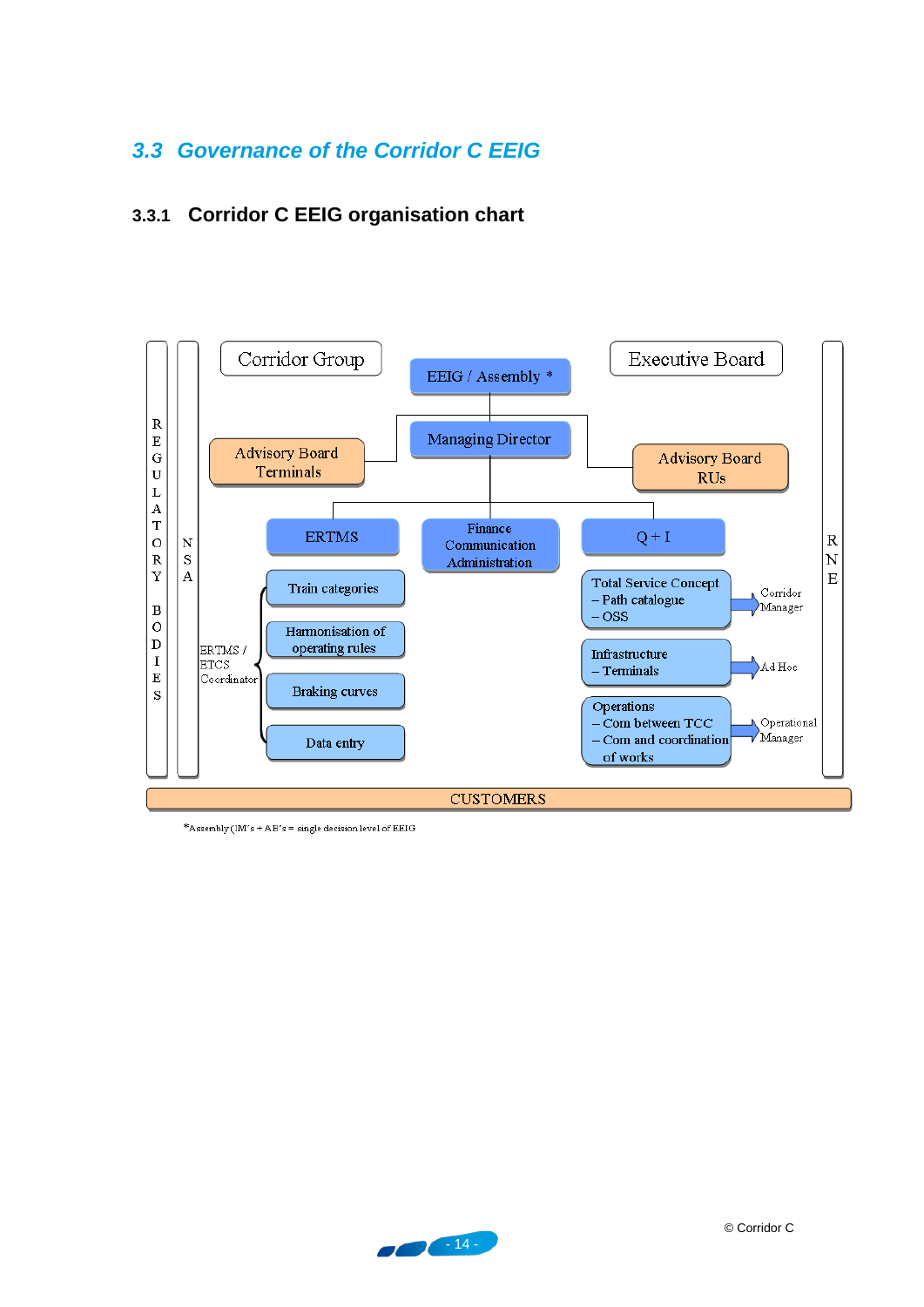#### <span id="page-14-0"></span>**3.3.2 Member or associate member infrastructure managers**

The EEIG is administered by a Chairman and a Managing Director, and is composed of four full members: Réseau Ferré de France (RFF), Infrabel, Société Nationale des Chemins de Fer Luxembourgeois (CFL) and ProRail which became an official member in 2011.

The Swiss railway infrastructure manager, CFF, has been an associate since 2007.

The Capacity Allocation Bodies, namely Sillon Suisse / Trasse Schweiz (TS) and Administration des Chemins de Fer luxembourgeois (ACF) became associate members in 2011.

#### <span id="page-14-1"></span>**3.3.3 Meetings**

As of 31 December 2011, the members of the Meeting entitled to vote are:

- the Chairman, also representing the Luxembourg infrastructure manager, Mr François Jaeger, Network Director of CFL.
- the member representing the French infrastructure manager, Mr Hubert du Mesnil, Chairman of RFF. Mr Jean-Philippe Chaix-Cames is the stand-in member representing RFF.
- the member representing the Belgian infrastructure manager, Mr Luc Lallemand, Managing Director of Infrabel. Mr Guy Vernieuwe is the stand-in member representing Infrabel.
- the member representing the Dutch infrastructure manager, Mr Pieter Kraaijeveld, Transport and Timetable Programming Director of ProRail. Mr Erik van der Linden is the stand-in member representing ProRail.

The following also attend:

- the Managing Director, Mr Paul Mazataud, Managing Director for Development RFF the representative of the Swiss infrastructure manager, with an advisory vote, Mr Roland Pfaffen
- the representative of the Capacity Allocation body Sillon Suisse / Trasse Schweiz (TS), Mr Daniel Haltner
- the representative of the Capacity Allocation Body in Luxembourg, namely Administration des Chemins de Fer (ACF), Mr Maurice Faramelli
- the ERTMS/ETCS Committee coordinator, Mr Sylvain Mosmann
- the national ETCS project leaders

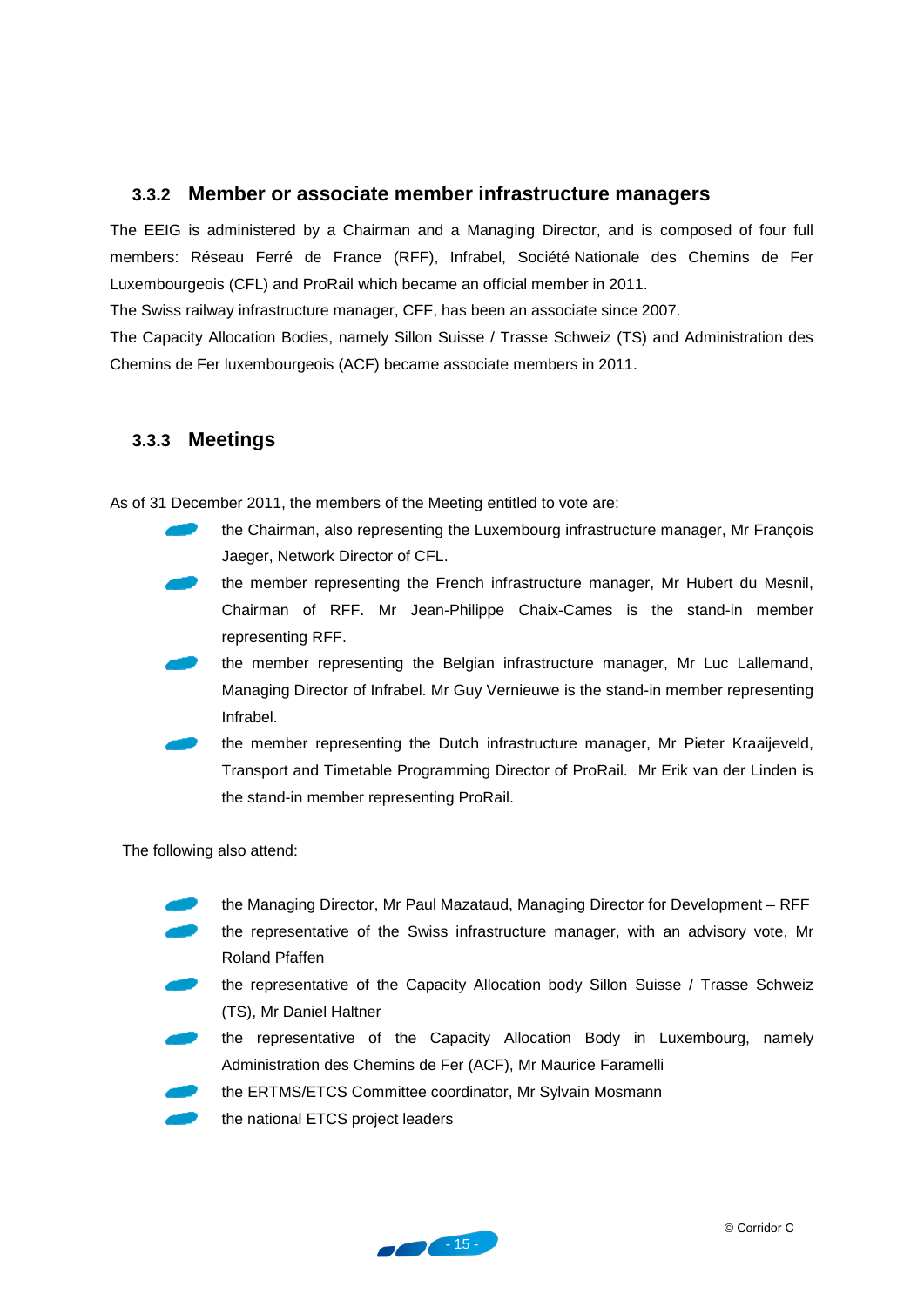the members of the permanent Corridor C team, Mr Patrick Nguyen (Corridor Manager), Mrs Caecilia Bierer until September 2011 (Financial, Administration and Communication Manager), Mr Eric Guenther since June 2011 (Operation Manager).

The Meeting members discuss the strategy of the corridor, its objectives, its actions and the results of the EEIG.

As the Meeting is the sole executive body, any administrative and financial issues of importance are also handled at this level.

### <span id="page-15-0"></span>**3.3.4 The permanent team**

The EEIG has a permanent team which has been set up gradually since 2009.

It is composed of three people who come under the authority of the Managing Director:



a Corridor Manager,

an Operation Manager (recruited in 2011),

a Financial, Administration and Communication Manager (post currently vacant)

The Managing Director ensures the proper operational and technical performance of the tasks incumbent on the EEIG.

The Corridor Manager's main objective is to contribute to the development of traffic along the corridor. This objective involves offering services matching the needs of the market, better coordination between infrastructure managers and railway companies, and a better quality of service.

The Operation Manager concentrates his actions on operational problems and, in coherence with the national infrastructure managers, defines the measures intended to eliminate bottlenecks along the corridor or improve operational aspects of traffic.

The Financial, Administration and Communication Manager is responsible, among other things, for all the tasks related to the management of European subsidies, the financial and budgetary aspects of the management of the EEIG, and the promotion of Corridor C to stakeholders.

This streamlined structure allows the EEIG to react with promptness, flexibility and efficiency.

In addition, the permanent team participates in numerous RailNetEurope (RNE) working groups on subjects such as Corridor Management, OSSs, operational rules at border crossings, coordination of work between infrastructure managers, punctuality and regularity targets, construction of annual service timetables, compilation of international path catalogues, etc.

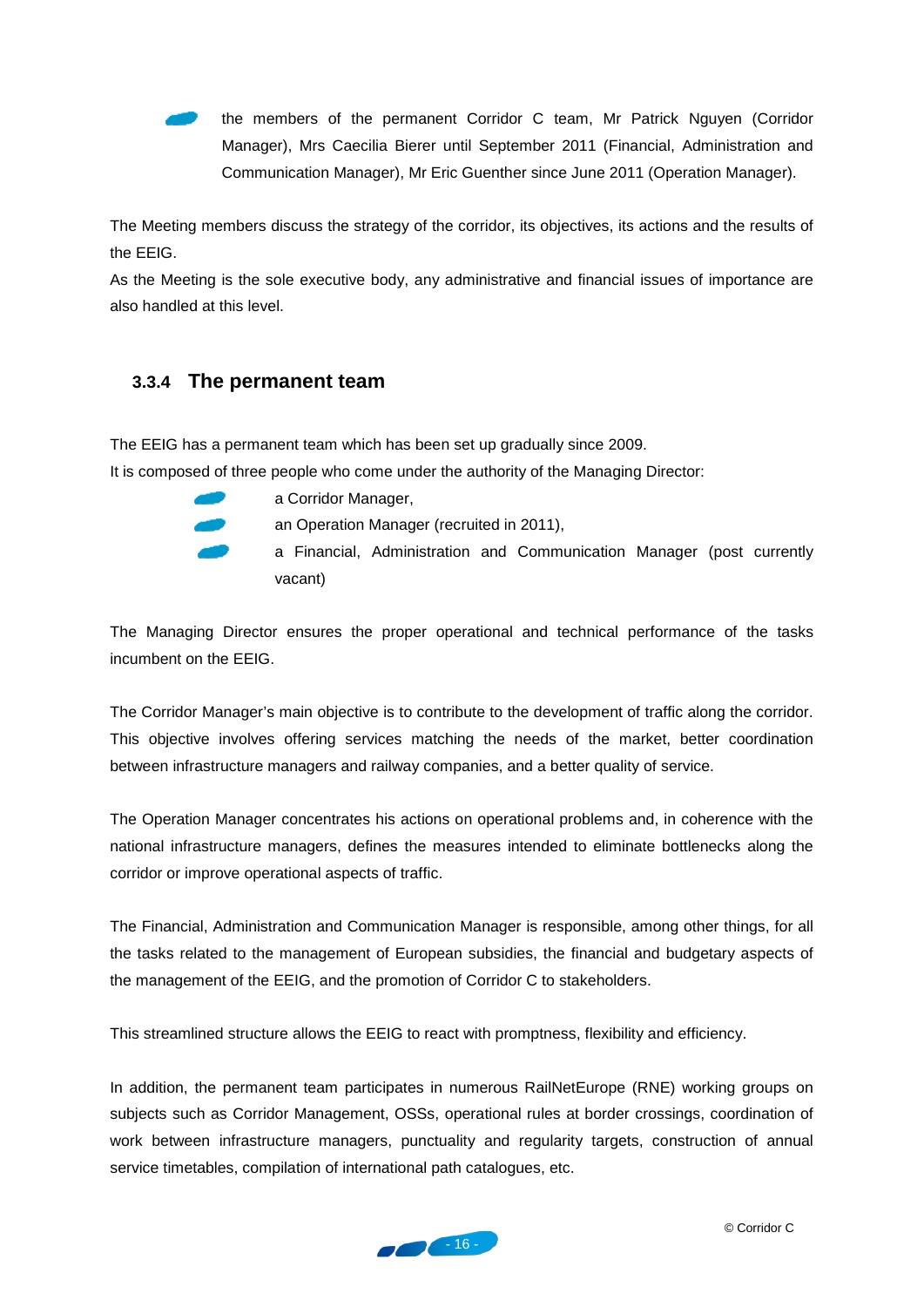#### Les CEO's, les membres, les membres suppléants et les membres associés



Hubert du Mesnil, **RFF** 



François Jaeger, Président CFL



Luc Lallemand, Infrabel



Jean-Philippe Chaix-Cames **RFF** 



Alex Kremer, CFL



Guy Vernieuwe Infrabel







Erik van der Linden ProRail



Roland Pfaffen  $SBB$ 



Maurice Faramelli ACF



Daniel Haltner **TS** 

### L'équipe permanente et le coordinateur du comité ERTMS/ETCS



Paul Mazataud, Gérant

CEOs, members, stand-in members and associate members Permanent team and ERTMS/ETCS Committee coordinator



Patrick Nguyen



Eric Guenther



Sylvain Mosmann

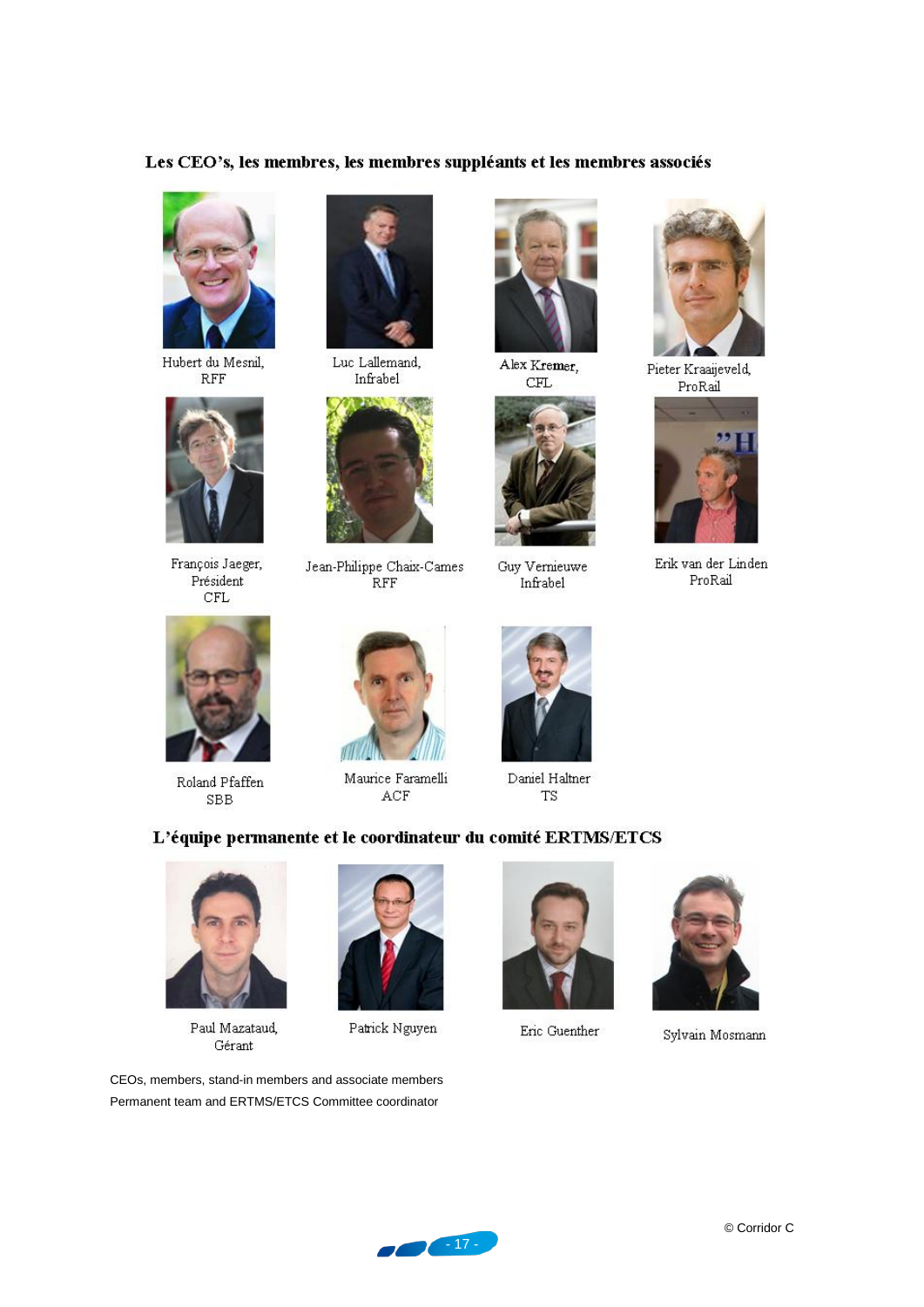### <span id="page-17-0"></span>*3.4 Partners*

### <span id="page-17-1"></span>**3.4.1 The European Commission**

In its decision of 10 December 2008, amended on 13 January 2010, the European Commission confirmed the granting of a subsidy totalling 88.3 million euros to the Corridor C EEIG and the other partner beneficiaries (RFF, CFL GI [Infrastructure Manager], Infrabel, CFL EF [Railway Company]).

This amount is divided as follows:

79.7 million euros are allocated to the Corridor C EEIG for the infrastructure works connected with the implementation of the ERTMS, of which:

- 36.4 million are allocated to Infrabel (Belgium),
- 33 million to RFF (France),
- 9.5 to CFL GI (Luxembourg).

The Commission also granted subsidies to CFL EF amounting to 8.6 million euros, to equip the ERTMS rolling stock.

This subsidy covers up to 50% of the cost of the Railway company's ground equipment and up to 50% of the on-board equipment.

The dossier for the second call for proposals was delivered to the European Commission on 15 May 2009 after the EEIG had consulted all the railway companies licensed to operate on the network or having commenced the licensing procedure. The aim of this letter was to identify the potential partners for a joint response to the second call for proposals mentioned above.

The decision on this second call was granted by the European Commission on 24 August 2010 for a total amount of 11.62 million euros: 4.32 million to the Corridor C EEIG, 4.5 million to SNCB, 2.25 million to SNCF and 0.55 million to CFL EF.

In September 2011, the Corridor C EEIG and Corridor A EEIG jointly filed a subsidy application dossier in connection with the 2011 ERTMS annual project call. This dossier describes four activities, only one of which concerns Corridor C, namely the market study to be carried out as part of the application of Regulation 913/2010. In January 2012, the TEN-T Executive agency published a provisional version of its decision concerning this annual call. In this document, it indicates that it envisages accepting the entire application dossier for both corridors for funding covering 50% of the cost of the studies. If this decision is confirmed, the Corridor C EEIG will receive 50% of the cost of the market study, estimated at €500k, i.e. €250k.

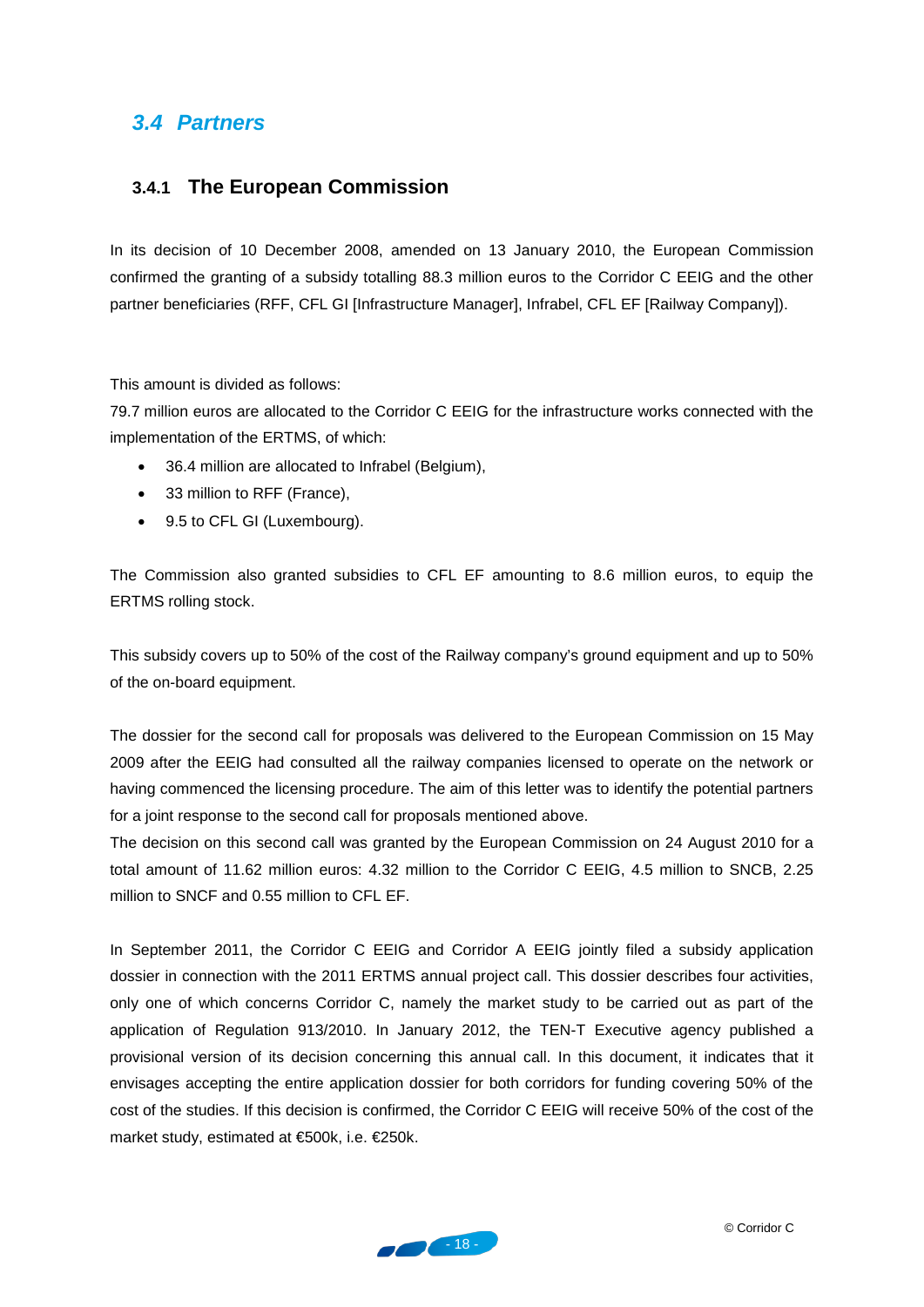### <span id="page-18-0"></span>**3.4.2 Executive Committee and National Security Authorities**

### **3.4.2.1 Executive Committee**

The ministerial representatives of the countries concerned make their decisions at Executive Committee level in accordance with the organisation chart (see point 3.4.1). This is the decisionmaking body to which the Corridor C EEIG reports.

In order to be able to provide the Ministries with the best information, the EEIG members report regularly and present the progress of works in the following areas: general achievements of the EEIG, European subsidies, achievements of the ETCS working group and the Corridor KPIs.

In June 2011, the Corridor C Executive Committee members approved a "mission statement" creating the Freight Corridor no. 2 Executive Committee with the mission of accomplishing all the tasks entrusted to Executive Committees under Regulation 913/2010.

#### **3.4.2.2 National Security Authorities (NSAs)**

Close links and excellent cooperation with national security authorities (NSAs) mean that progress can be made in respect of the approvals, checks and licensing plan for the ERTMS safety system at both ground and on-board level.

#### <span id="page-18-1"></span>**3.4.3 Collaboration with other corridors**

The Corridor C EEIG attaches great importance to the quality of its collaboration with the other ERTMS corridors and, more generally, with the organisations which are the forerunners of the future freight corridor Management Committees.

In 2011, the Corridor C EEIG worked in close collaboration with the Corridor A EEIG, especially in the following areas:

- structuring and operation of the one stop shop
- implementation and funding of the market study
- creation of advisory groups
- creation of the freight corridors 1 and 2 Management Committee.

The purpose of this collaboration is to allow for exchange of best practices and assure EEIG members of the coherence of the procedures set up in the interest of the quality of service offered to customers.

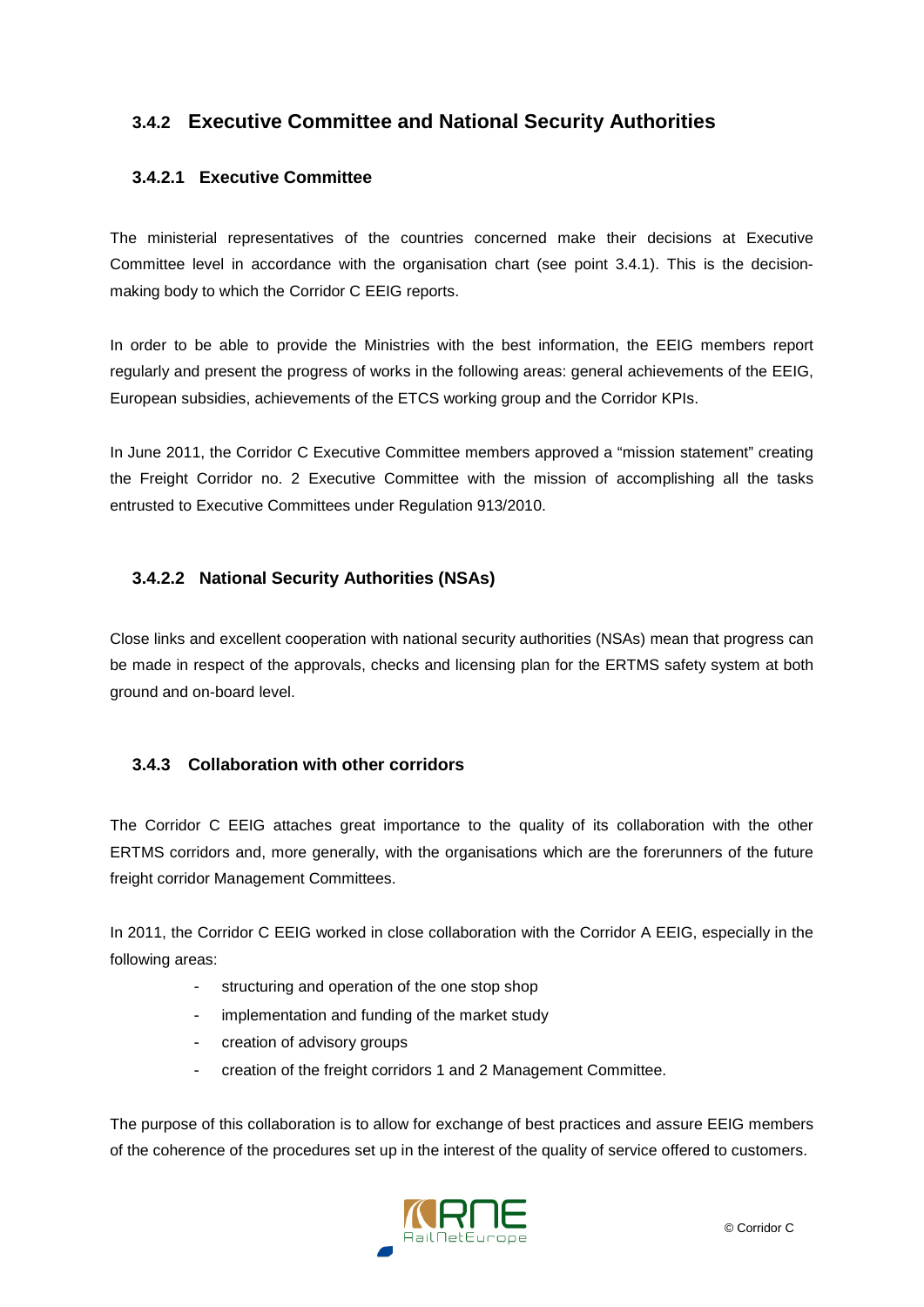#### <span id="page-19-0"></span>**3.4.4 RailNetEurope**

RailNetEurope (RNE) is an association founded in 2004 composed of 37 rail infrastructure managers and capacity allocation bodies in Europe. The association has a purely operational objective and is designed to improve the international timetables planning procedure. The development of a common system is based on the use of the corridors to standardise capacity allocation tables in various countries, and provide access to international freight train path catalogues in order to speed up the process of international applications.

Corridor C already uses RailNetEurope products, services and procedures.

Furthermore, Corridor C actively participates in the RNE working groups on the implementation of European freight corridors and the Regulation on competitive freight.

The RNE "Work Packages" and the areas they address in which Corridor C participates are:

| <b>Corridor Management</b>          | Interactions between RNE and corridor organisations                 |  |  |  |
|-------------------------------------|---------------------------------------------------------------------|--|--|--|
| Sales & Timetabling                 | The Corridor OSS                                                    |  |  |  |
|                                     | Pre-constructed paths                                               |  |  |  |
|                                     | Coordination of work between infrastructure managers                |  |  |  |
|                                     | Development of the PCS (Path Coordination System) software          |  |  |  |
|                                     | Interactions between corridor organisations and national regulation |  |  |  |
|                                     | authorities                                                         |  |  |  |
| <b>Operations &amp; After Sales</b> | <b>Punctuality targets</b>                                          |  |  |  |
|                                     | Development of the TIS (Train Information System) software          |  |  |  |
|                                     | <b>Traffic Management</b>                                           |  |  |  |
|                                     | Operating priority rules                                            |  |  |  |
| Network statement                   | Creation of a corridor information document                         |  |  |  |

In this way RNE develops processes and capacity allocation and operation methods at a European level and provides infrastructure managers, railway companies and terminals with software tools (Train Information System - TIS, Paths Coordination System - PCS, Charging Information System - CIS). In an operations context. Corridor C applies these processes and methods using  $RNE<sup>2</sup>$  $RNE<sup>2</sup>$  $RNE<sup>2</sup>$  software tools.

-

<span id="page-19-1"></span> $2$  www.rne.eu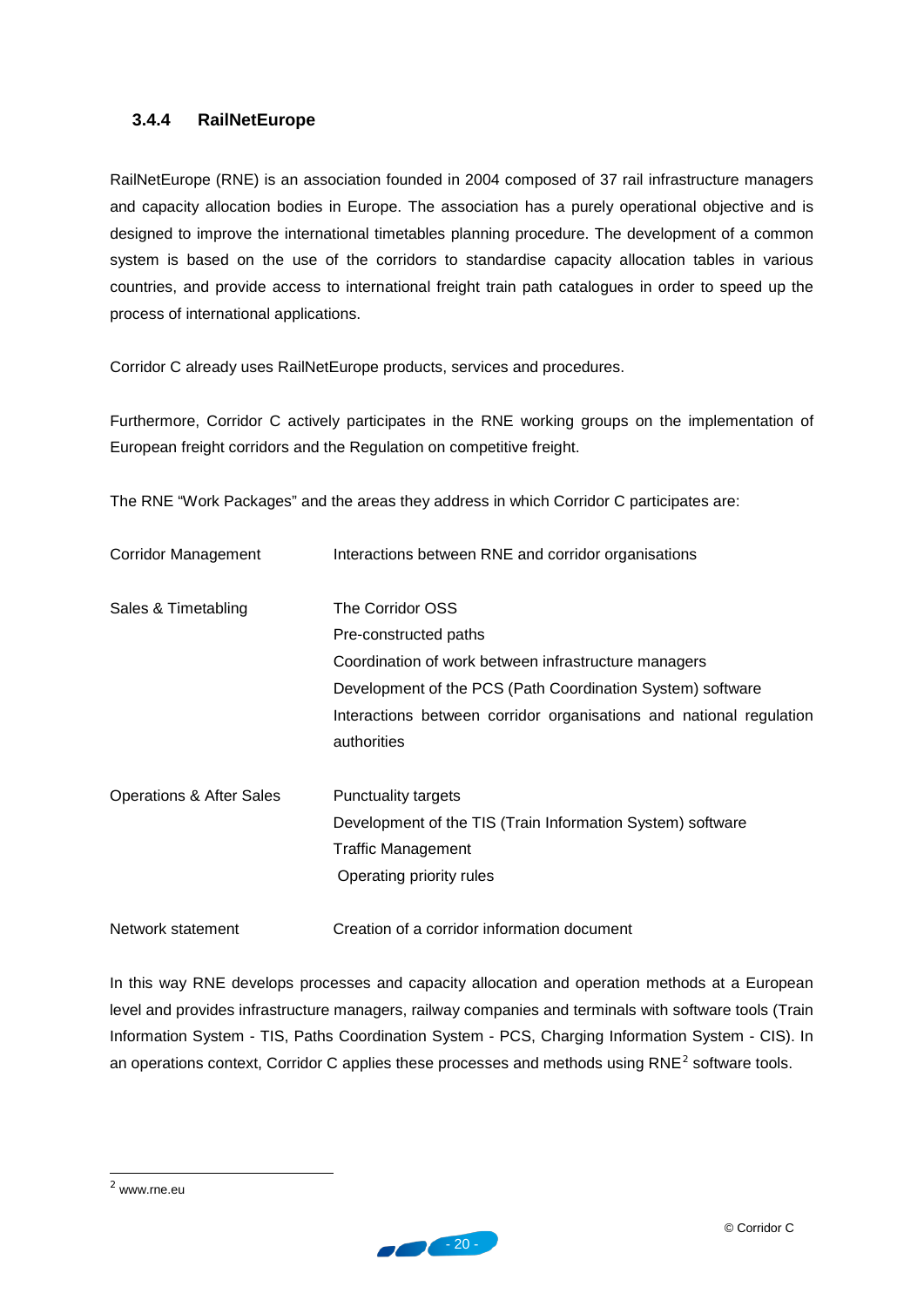### <span id="page-20-0"></span>**3.4.5 Corridor Group**

In 2008, the MoU ERTMS Steering Committee set up a working group under the name "Corridor Group" with a view to coordinating communication between European ERTMS corridors.

The Corridor Group makes it possible to pool experiences on technical and operational aspects. This allows the ERTMS coordinator to guarantee progress on the implementation of the measures described in the ERTMS Letter of Intent regarding the corridor<sup>[3](#page-19-1)</sup>. Each corridor delegates a maximum of two representatives. The Corridor C EEIG is represented by François Jaeger and Sylvain Mosmann.

The Steering Committee handles the implementation of the MoU. It is made up of two members of each representative signatory organisation.



### <span id="page-20-1"></span>*3.5 2011 Calendar*

### <span id="page-20-2"></span>**3.5.1 Meetings**

-

Since its early days the Corridor C EEIG has always met on a very frequent basis. In 2011, eleven meetings were held: on 7 January 2011, 10 February 2011, 2 March 2011, 27 April 2011,

<span id="page-20-3"></span><sup>3</sup> Letter of Intent dated 09/06/06 "Deployment of the ERTMS on Corridor C Antwerp-Basel/Lyon"

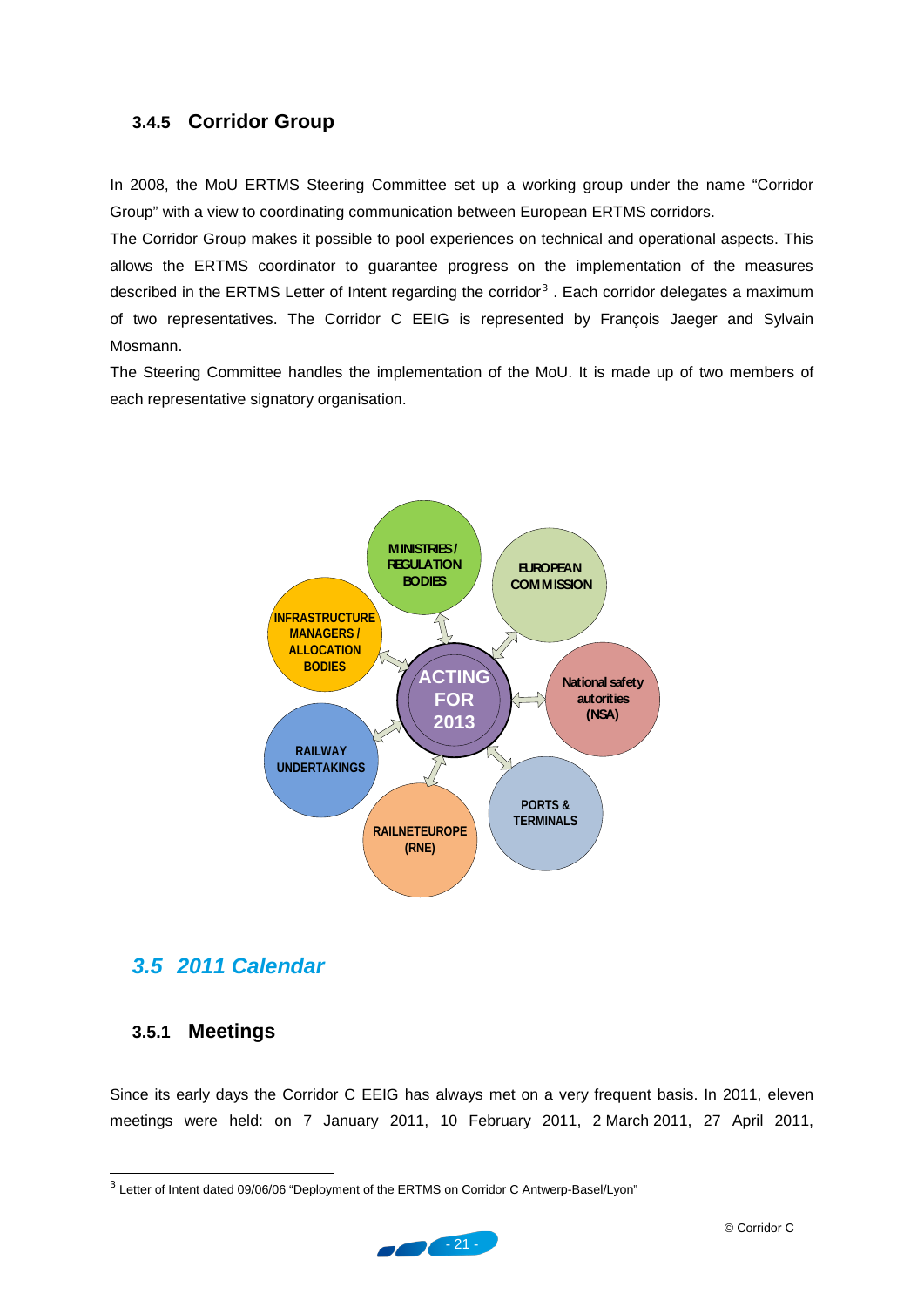19 May 2011, 16 June 2011, 8 July 2011, 7 September 2011, 5 October 2011, 16 November 2011 and 16 December 2011.

As well as the Meetings, the Annual Meeting was held in Luxembourg on 16 March 2011. The 16 June 2011 Meeting was attended by the full members of the different EEIG members. This meeting permitted EEIG members to get involved at the highest level in order to obtain the necessary support from the national infrastructure managers.

<span id="page-21-0"></span>Lastly, ProRail was officially integrated as a member at the Extraordinary Meeting in November 2011.

### **3.5.2 Themed meetings and seminars**

A number of seminars were organised, in the form of working days, by the General Meeting members with the aim of holding in-depth discussions on strategic issues, in particular the organisation of the one stop shop and the drafting of the by-laws of the future freight corridor no. 2 Management Committee.

The Managing Director, the permanent Corridor C team and its members' representatives played an active part in the international coordination meetings organised by RNE and the UIC.

### <span id="page-21-1"></span>**3.5.3 Executive Committee**

The EEIG participated in four Executive Committee meetings in 2011, on 7 February, 24 March, 27 May and 26 October.

### <span id="page-21-2"></span>3.5.4 Corridor Group

In 2011, the EEIG participated in the Corridor Group which held five meetings: on 28 February 2011, 11 April 2011, 28 June 2011, 19 September 2011 and 28 November 2011.

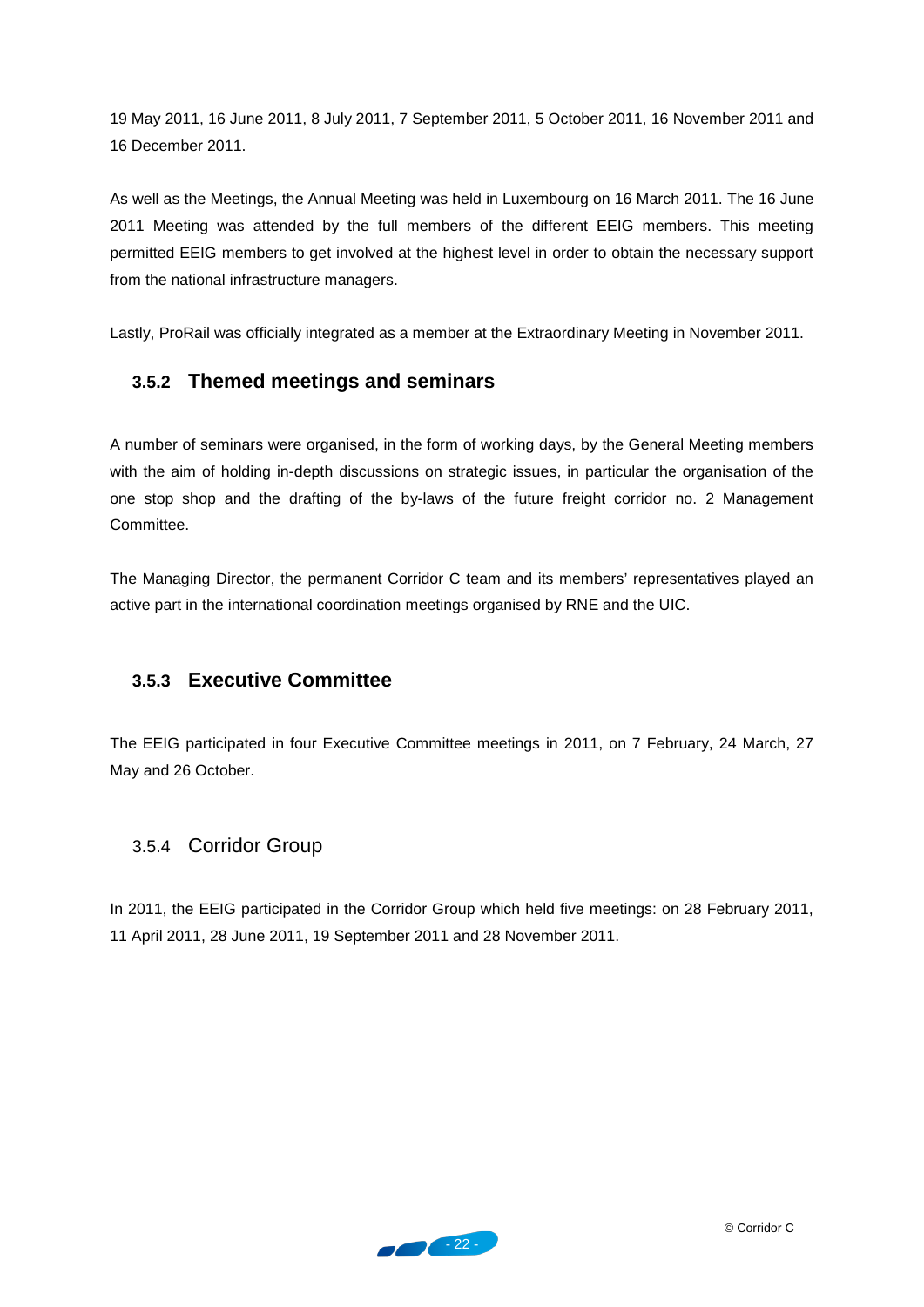# <span id="page-22-0"></span>**4 ERTMS/ETCS Committee**

The implementation of ETCS (European Train Control System) on Corridor routes is one of the fundamental goals which led to the creation of the ERTMS Corridors, including Corridor C. This European train control-command system is designed to eventually replace national systems, imposing specific equipment on engines evolving on multiple networks.

The ETCS specifications are drawn up under the aegis of the European Railway Agency (ERA), in collaboration with representatives of the railway sector such as EIM, CER and UNIFE. One of the main problems is building a system capable of adapting to networks whose braking and signalling philosophies and operating rules have been developed on national bases which are sometimes very different from one another.

Following a period of stabilisation of the specifications, version 2.3.0d was made official and, as of the end of 2011, is the only one that can be implemented from both a rail and rolling stock perspective.

At a technical level, ETCS level 1 uses a specific transmission mode, eurobalises installed on tracks, to send information from track to on-board, while level 2 uses the GSM-R to exchange information bidirectionally between track and on-board. Typically level 1 is installed superimposed on traditional national lateral signals while level 2 is used for new lines.

Corridor C decided to equip itself as a priority with version 2.3.0d level 1, whereas the CFFs prefer to wait for the next version, called "Baseline 3", to be available, to equip the 8 km between the French border and the Basel-Muttenz marshalling yards.

Equipping the Corridor with ETCS depends on national projects incorporated into national ETCS deployment strategies. These projects did not start at the same time and each has its own schedule.

Considering the importance of coordinating both the technical developments and the timetables for implementing ETCS on the various sections of the Corridor to provide the fastest possible interoperability of the control-command system in the Corridor, the EEIG decided from the outset to set up an ERTMS/ETCS committee whose mission is to ensure that national implementations of the system, at a technical and operational level, provide this interoperability without creating any unacceptable constraints for any of those involved (infrastructure managers or railway companies).

The main functions of the ERTMS/ETCS Committee are as follows:



to define the ETCS technical aspects requiring harmonisation or coordination between those involved in the corridor

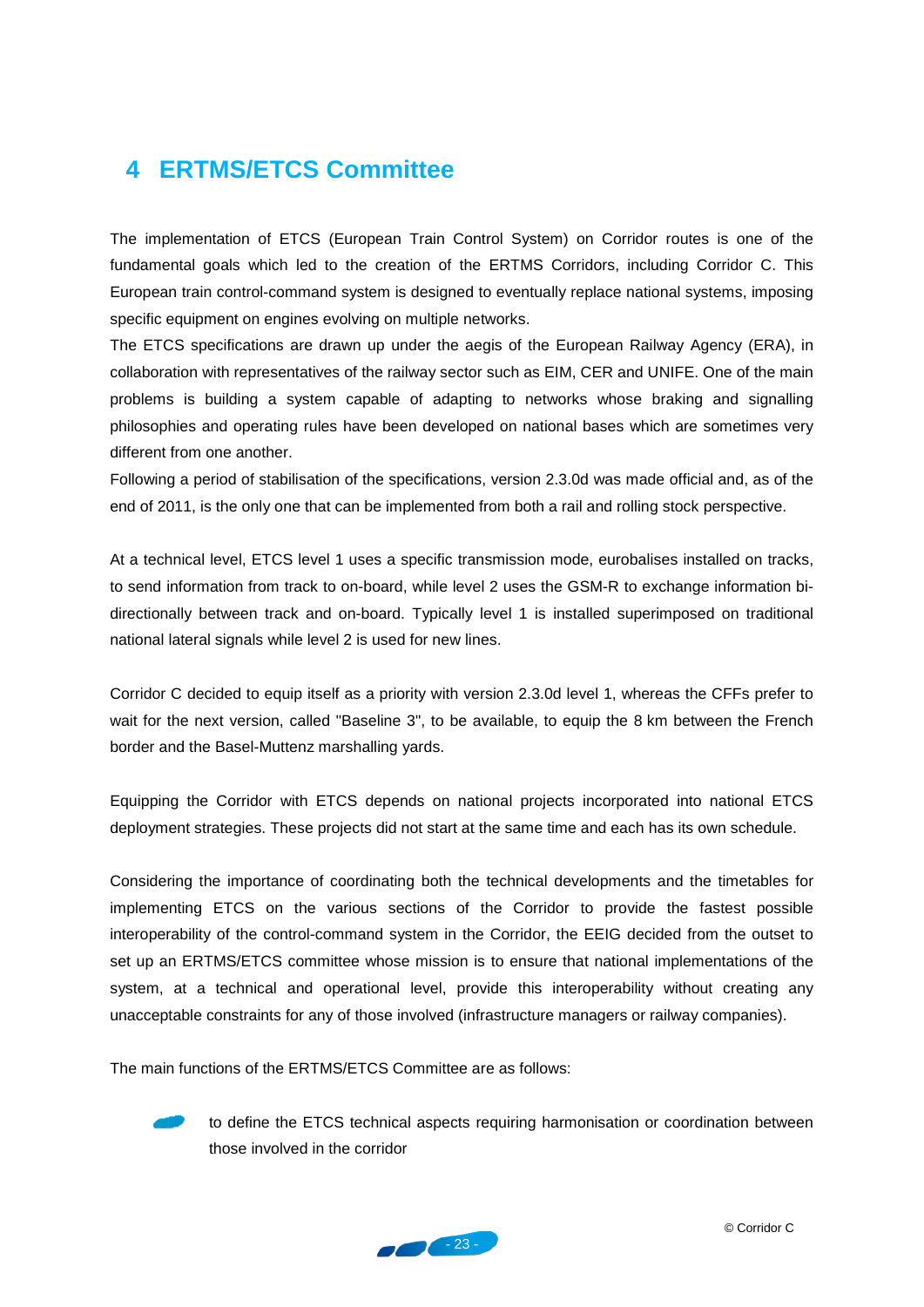

- to incorporate the issues handled into the strategy of the infrastructure managers and railway companies represented in Corridor C
- to be a place for exchanges and coordination between the national ETCS projects of the Corridor members

The Committee welcomed a representative from ProRail in 2011, following the extension of the Corridor to Rotterdam and the integration of ProRail into the EEIG. The ProRail experts were also invited to participate in the work of the working groups.

ERTMS Committee meetings were held on 26 January, 30 March, 25 May, 27 July, 28 September and 30 November 2011.

#### Working Groups:

In 2011 two working groups were active.

- The "Braking curves and safety margins" group worked on the issue of the early implementation of the definition of "Baseline 3" braking curves on infrastructures version 2.3.0d. A recommendations document has been provided; the document is pending validation.
- The "Data entry" sub-group completed its work on the analysis of risks associated with data collection and manual data entry by conductors, and the search for solutions to guarantee the "GAME" (Globalement Au Moins Équivalent [Globally At Least Equivalent]) ETCS security approach. The results were used in particular by one of the infrastructure managers to demonstrate the security of the ETCS system on its network.

The members of the ERTMS committee and its technical working groups are representatives and experts commissioned by the infrastructure managers and railway companies present in the Corridor or potential users. Their work is carried out with the regular participation of representatives of the User Group ERTMS EEIG, with the aim of ensuring coherence with other corridors as far upstream as possible.

Deployment of ERTMS equipment in the Corridor

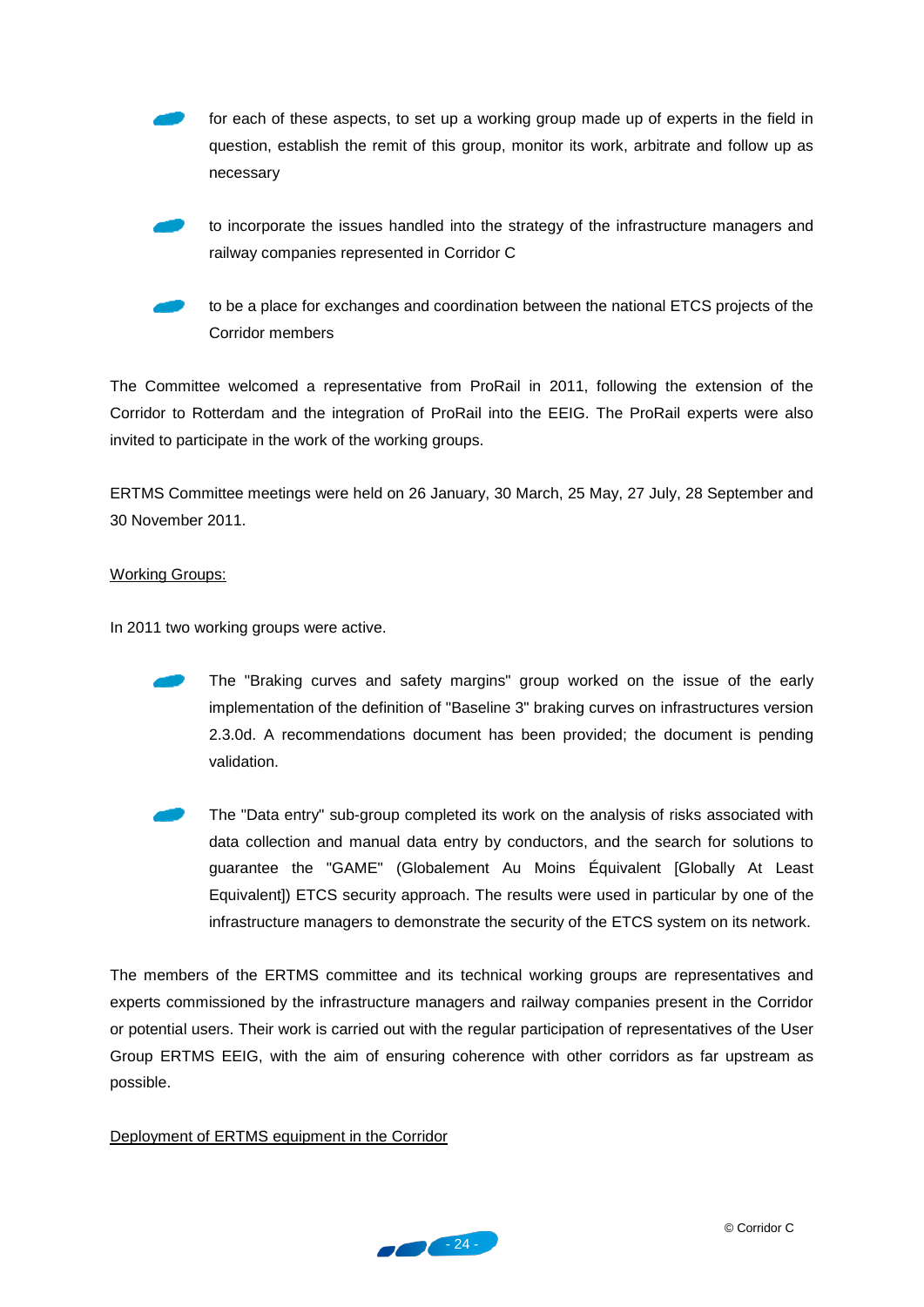The situation is different depending on the partner networks, as the equipment is installed on the basis of national projects.

In Luxembourg, the deployment is in effect in the areas of Pétange and Rodange, Eschsur-Alzette - Bettembourg and Bettembourg - Luxembourg.

In Belgium, by the end of 2011, 11 partial projects had been launched on the main Corridor C route, specifically Virton-Bertrix and Leuven-Malines.

In France, 2011 saw the completion of the topographic surveys of pilot sites and the progression of the definition of the ETCS implementation principles superimposed on the KVB.

Switzerland entered the active phase of definition of the Basel node project, aimed at installation of ETCS Baseline 3 with "Limited Supervision". In this context, the foundations of a Franco-Swiss working group focusing on all the issues of transition at the St-Louis – St Jean border were in place by the end of the year. This group has the task of determining the optimum technical and operational conditions for traffic circulation – including the ETCS issues of different versions used in France and Switzerland – specifying the intended phasing and ensuring the coordination of projects.

At the end of 2011, the Dutch project relating to Corridor C is at the phase of funding for launching studies.

At the end of 2011 the TEN-T Executive agency audited the progress of the works in Luxembourg and conducted a site visit to confirm the operational implementation of ETCS between Volmerange-les-Mines and Luxembourg.

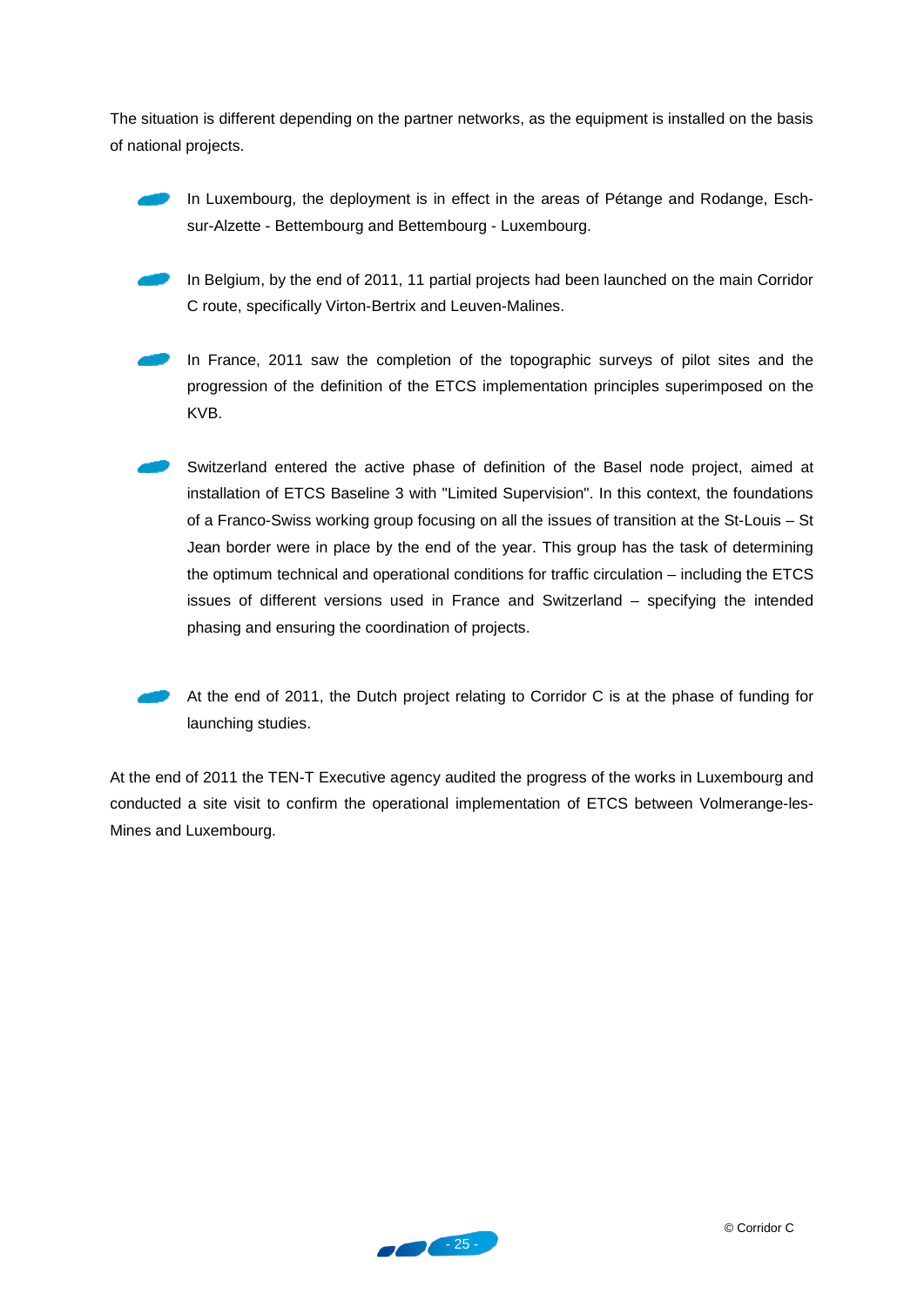



Equipped

#### **Figure 1: Budgeted timetable for ETCS deployment on Corridor C**

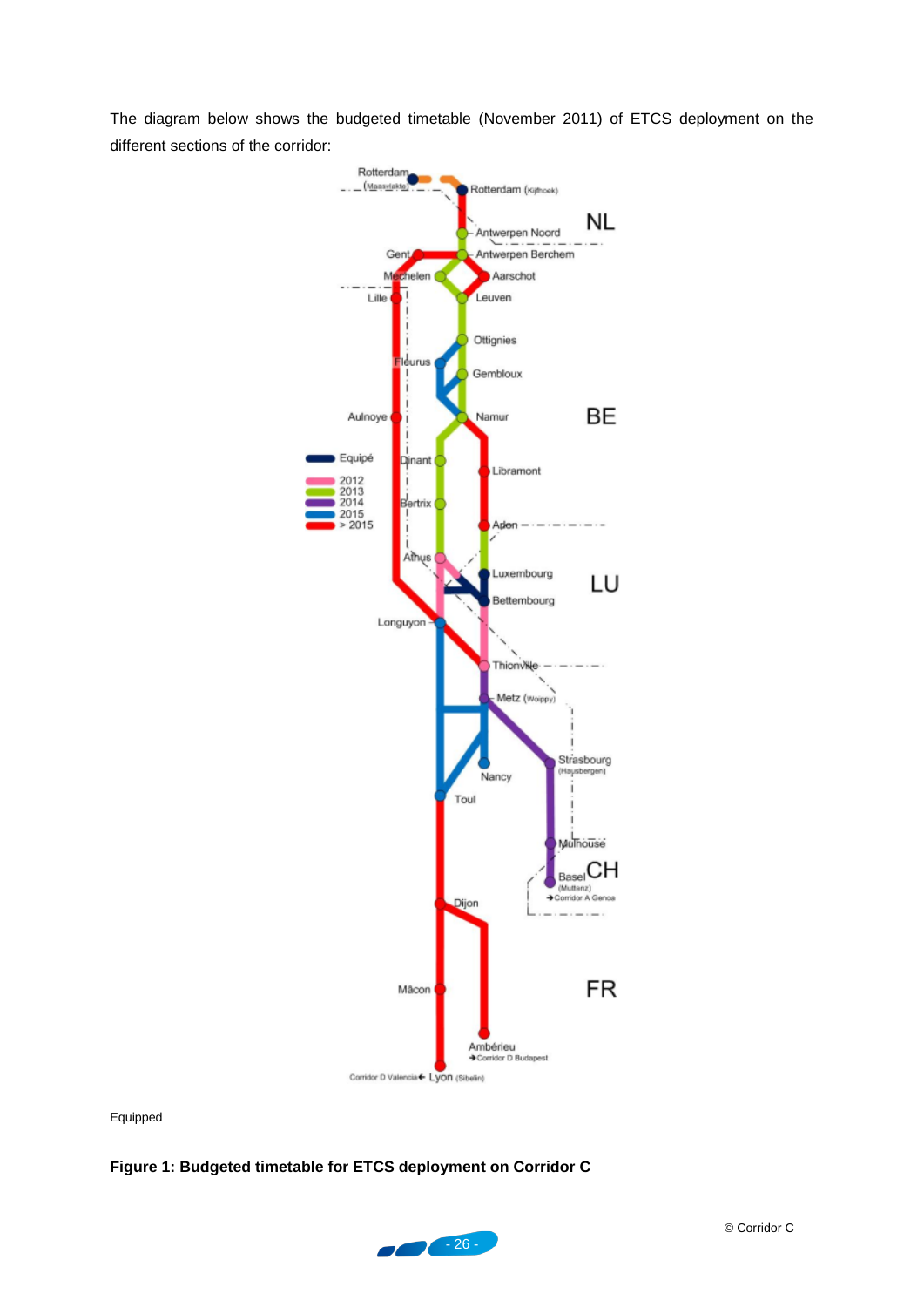# <span id="page-26-0"></span>**5 Total Service Concept**

# <span id="page-26-1"></span>*5.1 Monitoring indicators*

### <span id="page-26-2"></span>**5.1.1 Volume of traffic**

During 2011, the scope of Corridor C was enlarged by the incorporation of the Rotterdam – Antwerp and Antwerp – Lille traffic. The volume of international traffic has increased substantially. The volume of traffic remained relatively high throughout 2011 (117 international movements per day). The traffic monitoring data is provided by TIS (Train information System). This data is extracted monthly in order to monitor changes in traffic in the Corridor.



**Table 3: Monthly volume of traffic in numbers of journeys in both directions**

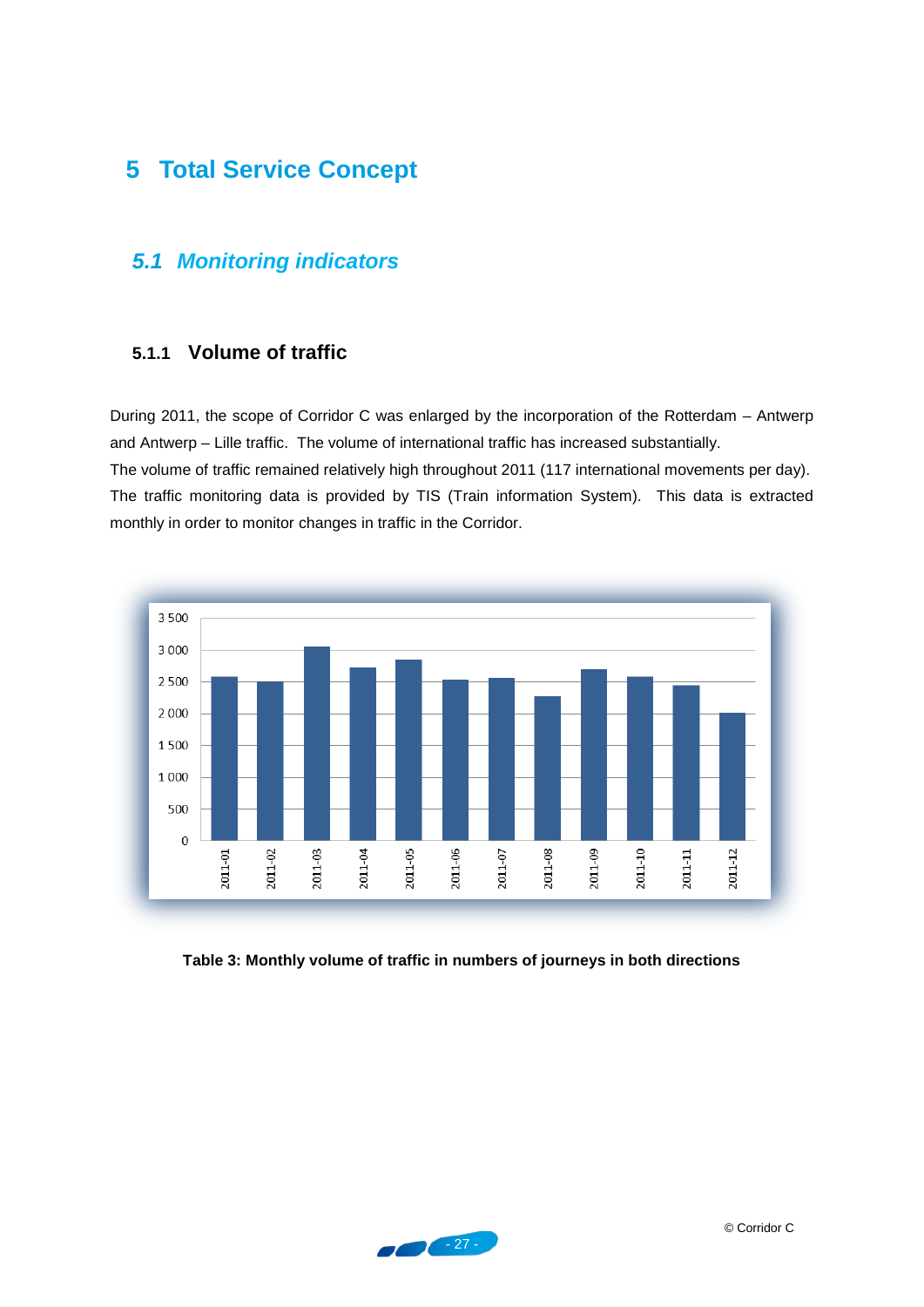### <span id="page-27-0"></span>**5.1.2 Types of traffic**

As regards different types of traffic, 45% of trains are heavy loads (coal and oil products), 38% of rolling stock are multimodal loads (containers, flats, swap bodies).



| Réparation des produits | Product spread | Charbon | Coal  |
|-------------------------|----------------|---------|-------|
|                         |                | Metal   | Metal |
| <b>Divers</b>           | Various        | Petrol  | Oil   |
| Containers              | Containers     | Auto    | Auto  |
| Trains Entiers          | Whole trains   | Sable   | Sand  |

**Figure 2: Type of traffic as a percentage**

### <span id="page-27-1"></span>**5.1.3 Types of paths**

-

The paths required are mostly short or medium distance paths along the corridor. This demand does not correspond to the real flows along the corridor but is a result of strategies specific to the railway companies using the corridor<sup>[4](#page-20-3)</sup>.





<sup>&</sup>lt;sup>4</sup> In fact, certain trains can take several national paths in succession and, overall, cover a long distance.

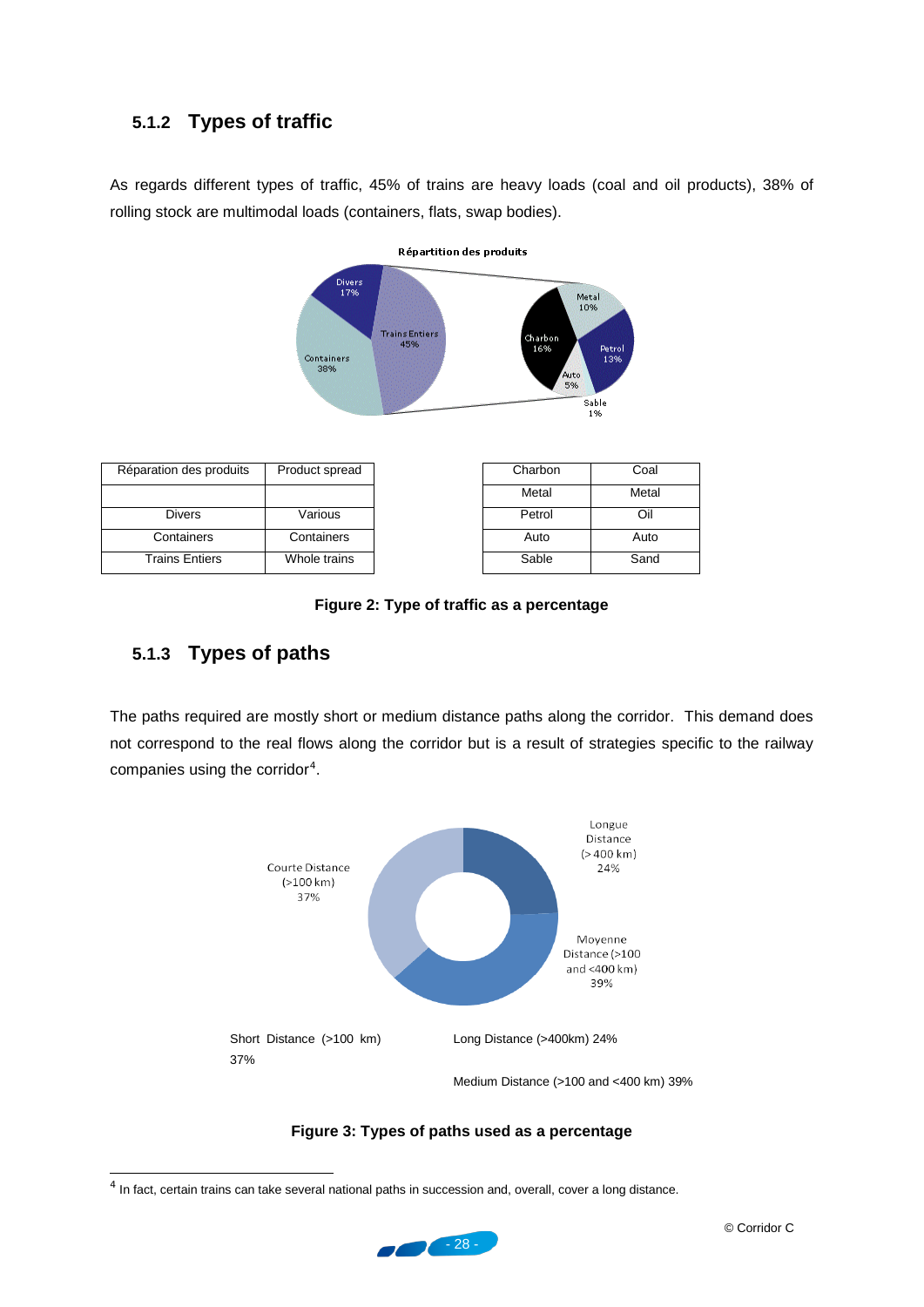### <span id="page-28-0"></span>**5.1.4 Punctuality of paths offered**

The punctuality calculated on this stretch of the corridor is based on traffic between Belgium and Switzerland (to Italy). To ensure the quality of the TIS data, a statistical calculation is carried out monthly on the reliability of the information calculated. It was decided that a confidence level of 99% was needed for the numbers.

The average punctuality is between 73.6% and 80.4% in a North-South direction; in a South-North direction, punctuality is within the 71.6% to 78.4% range. The 2013 target is 85% of trains with a delay of less than 30 minutes.



**Table 5: percentage punctuality on the Antwerp-Basel route in 2011 (TIS data)**

# <span id="page-28-1"></span>*5.2 Quality & Interoperability (Q&I)*

The Quality & Interoperability aspect of the ERTMS Corridor C migration project was repositioned in 2010 as compared with an initial draft prepared in 2007.

In order to avoid work redundancy, close cooperation is in fact being sought with international organisations such as RailNetEurope and the UIC. The Quality and Interoperability group's work modules seek to use this work to benefit Corridor C, insofar as it is relevant and is available within the timescales the Corridor C EEIG has set itself. They are helping Corridor C achieve its aims.

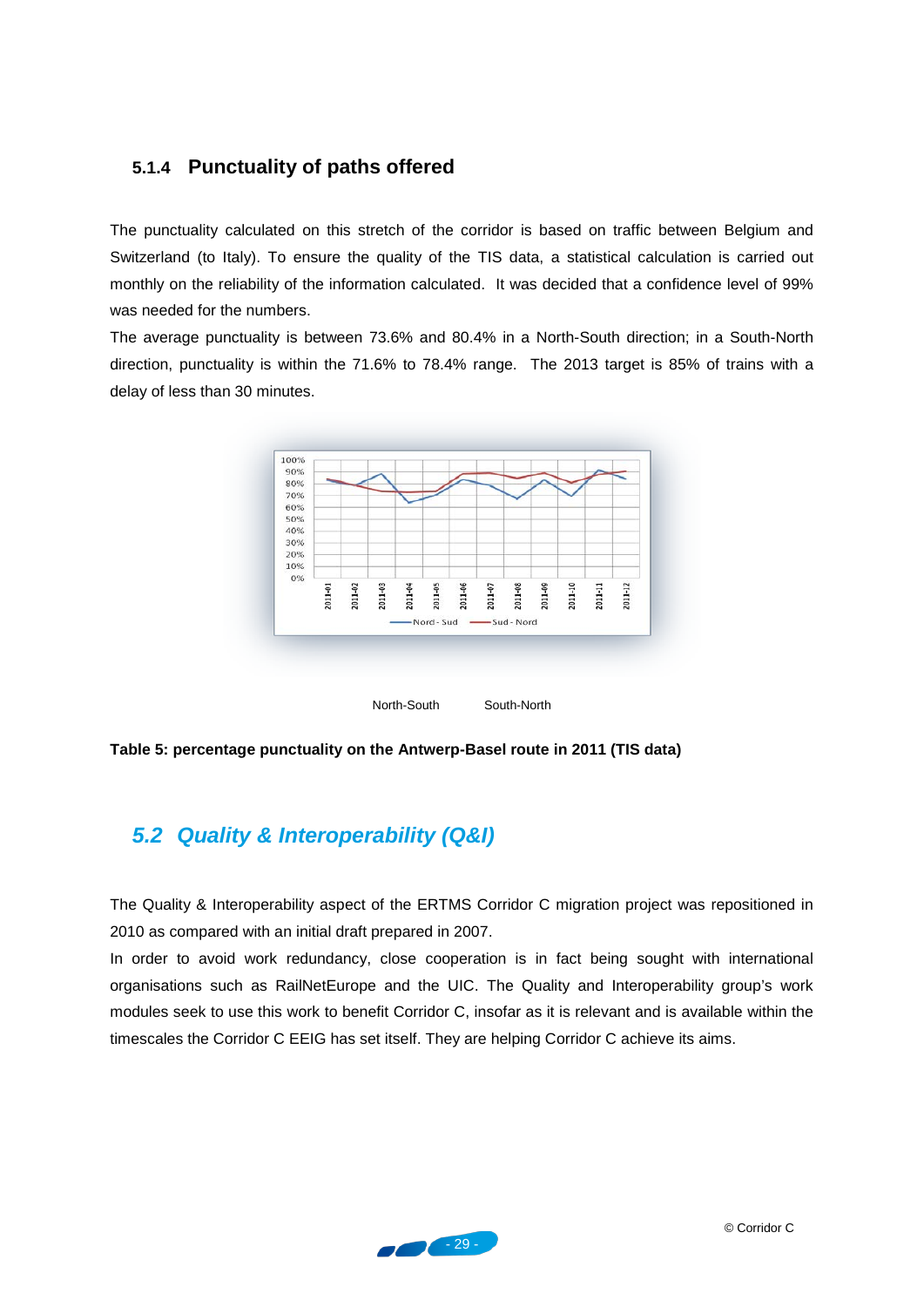### <span id="page-29-0"></span>**5.2.1 Implementation of a marketing watch**

The implementation of a marketing watch encompasses all the actions geared to the search, centralisation and processing of information relating to Corridor C as a whole. Therefore, all the "Traffic" data for the Corridor is managed by the permanent team. A database has been set up for this purpose. Marketing analyses of the volume, type and pattern of demand are carried out periodically. The data also is also used to analyse the quality of the corridor. In this way, trains are selected for Performance Management to ensure that the sampling is as representative as possible of the corridor traffic. It is also possible to calculate the actual performance of trains with regard to journey times between different points along the corridor.

This database is coupled with other databases (Performance Management and Line Inventory).



<span id="page-29-1"></span>**5.2.2 Better communication between Traffic Control Centres**

Within the RNE, the Corridor Manager has set up a "Paths Harmonisation Across the Border" procedure between Infrabel, RFF, CFL and ProRail. This procedure describes the organisations on either side of the border and lists the services and people involved. It essentially seeks to allocate paths within the framework of the annual and ad hoc service. To ensure the successful implementation of the procedure, a special working group has been set up between RFF (including DCF) and Infrabel.

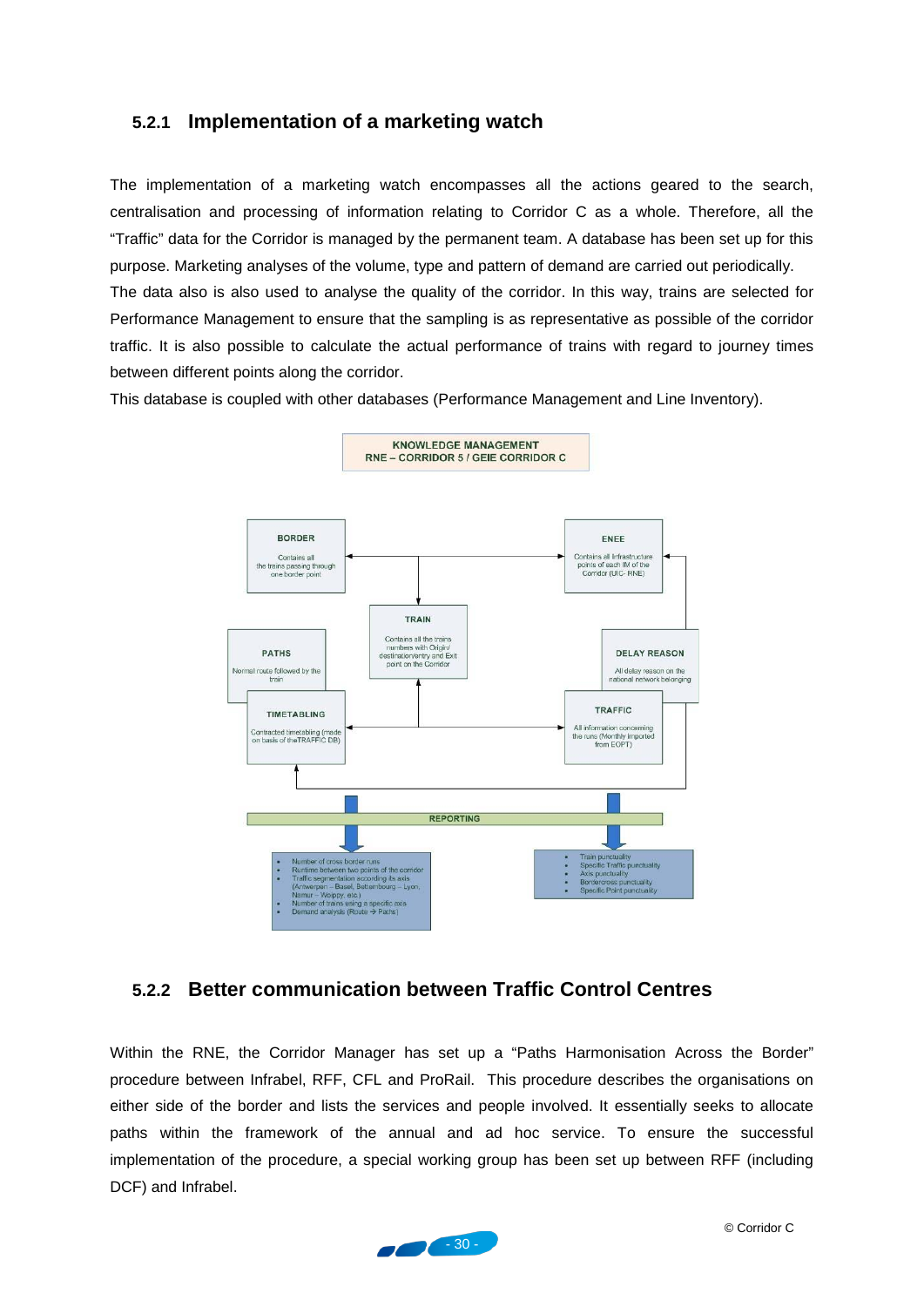<span id="page-30-0"></span>As regards the last minute allocation of paths, a special procedure has been produced for France.

### **5.2.3 Communication and coordination of work zones**

The impact of infrastructure works on train traffic along the corridor represents a sizeable obstacle to the smooth running of trains. Corridor C is aware of this and has launched a knowledge pooling initiative. The approach involves reviewing the very short term, medium term, and long term works. With regard to the medium and long term, Corridor C uses RNE procedure X-24. Currently, the infrastructure managers are setting up bilateral procedures to ensure that good reciprocal information exists between them and the railway companies. In the longer term, the goal is to harmonise work zones in order to strengthen the fluidity of traffic along the corridor.

### <span id="page-30-1"></span>**5.2.4 Monitoring quality and quality improvement system**

Through its members, Corridor C participates in the European Performance Regime (EPR) Pilot Test. It is also a pilot for the RNE "Train Performance Management" Project. The "Train Performance Management" team, formed in December 2009, has been strengthened by the arrival of colleagues from Railway Companies operating on Corridor C.

Monitoring of quality and the improvement system is steered within the corridor by Infrabel.

The exhaustiveness and quality of the data now make it possible to use it for the purpose of quality improvement. To date, the results provided by TIS are not sufficiently exhaustive. To check the reliability of the results obtained, the Performance Management team uses a statistical method covering the results with a 99% confidence level.

Monthly reports and rigorous monitoring combine to improve the quality and performance of Corridor C. The current goal is to increase the quantitative and qualitative aspects of the data held in TIS. A working group is therefore being formed to monitor these positive aspects. The long term goal is to monitor all international traffic on the corridor.

# <span id="page-30-2"></span>**6 Services**

### <span id="page-30-3"></span>*6.1 Corridor Management*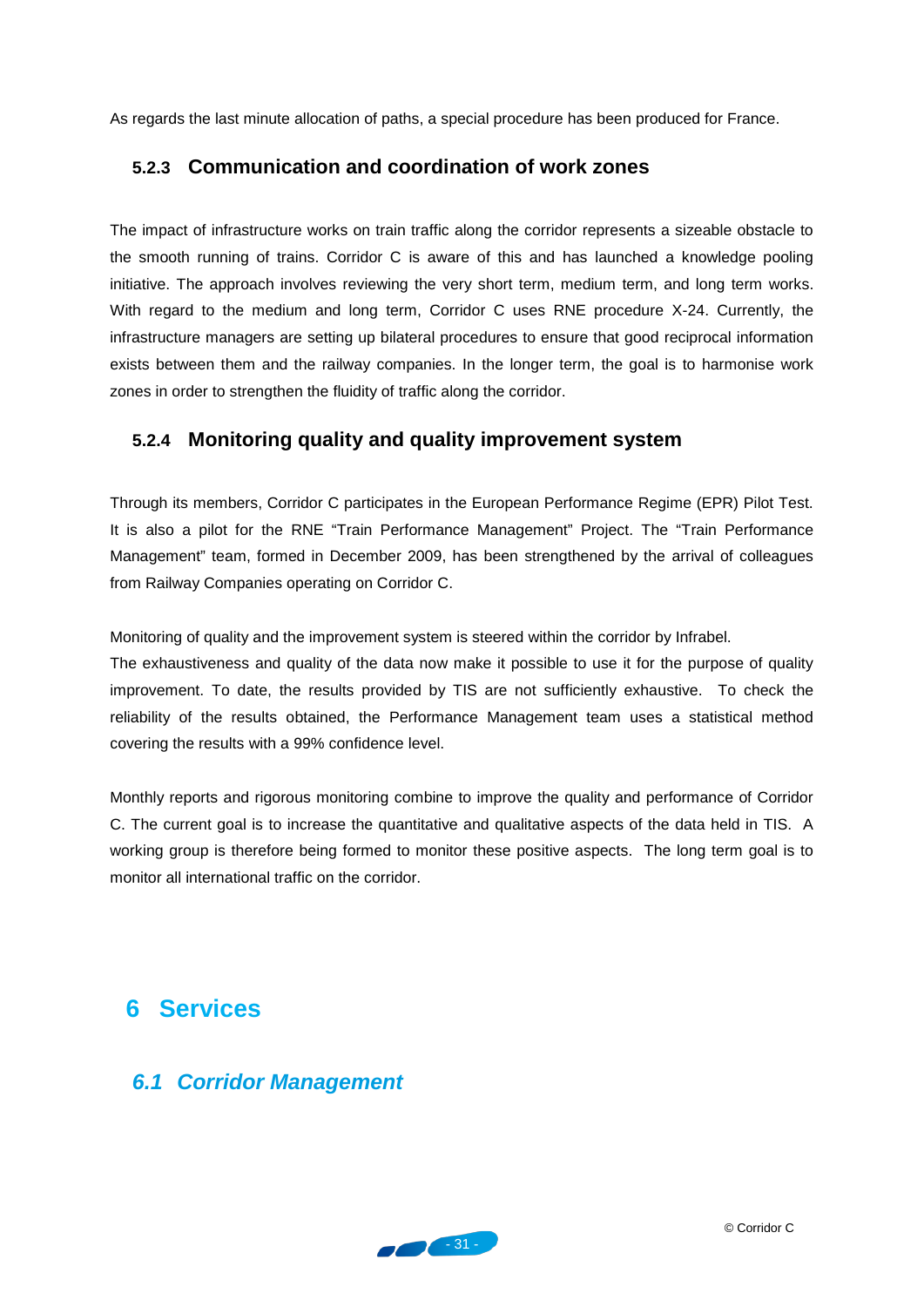Effective corridor management is designed to make international traffic more efficient and fluid. In order to concentrate the efforts and the chances of success, a pragmatic approach has been taken in order to merge certain redundant initiatives.

The connection between the RailNetEurope and ERTMS corridors can be seen in this context. On 4 December 2008, a crucial step was taken: that of creating a synergy between the technical resources (ERTMS corridors) and the operational processes (RNE corridors). The operational missions of the RNE 5 Corridor Manager were thus transferred to the Corridor C EEIG.

For Corridor C, close cooperation with RailNetEurope guarantees that the processes will always be in sync with a European vision.

# <span id="page-31-0"></span>*6.2 Paths Catalogue*

In order to guarantee efficient use of infrastructure capacity, the infrastructure managers are producing a catalogue of pre-constructed paths, specifically for freight traffic. These paths are produced on the basis of optimising available capacity and are published 11 months before the annual timetable changeover, as required by Directive 2001/14.

The main aim of the paths catalogue is to assist with the preparation of applications for goods traffic paths. A second objective is to respect the principles of transparency and non-discrimination. The catalogue reflects the present and future needs of customers. To achieve this, a study of the existing situation was carried out by the Corridor Manager to ensure that the offer matches customer needs. The offer of "All In" paths was therefore guided by this study.

With regard to Corridor C objectives, the paths catalogue prepared in 2011 for the 2013 service includes a significant improvement: the use of PCS (Path Coordination System). The pre-constructed paths are now in the PCS system and available to customers. The use of PCS as an international command tool falls within the corridor's objective of making full use of RNE software and processes.

To adhere as closely as possible to the actual flows measured along the corridor, corridor SA 2013 covers the following stretches:

- Antwerp Bettembourg (6 pairs of paths/day with a journey time of 5 hr 29 min)
- Namur Basel via Bettembourg (6 pairs of paths/day, with a journey time of between 5 hr 57 min and 7 hr 49 min)
- Antwerp Lille (6 pairs of paths/day, with a journey time of between 3 hr 12 min and 3 hr 32 min)
- Antwerp Rotterdam (6 pairs of paths/day with a journey time of 1 hr 28 min)

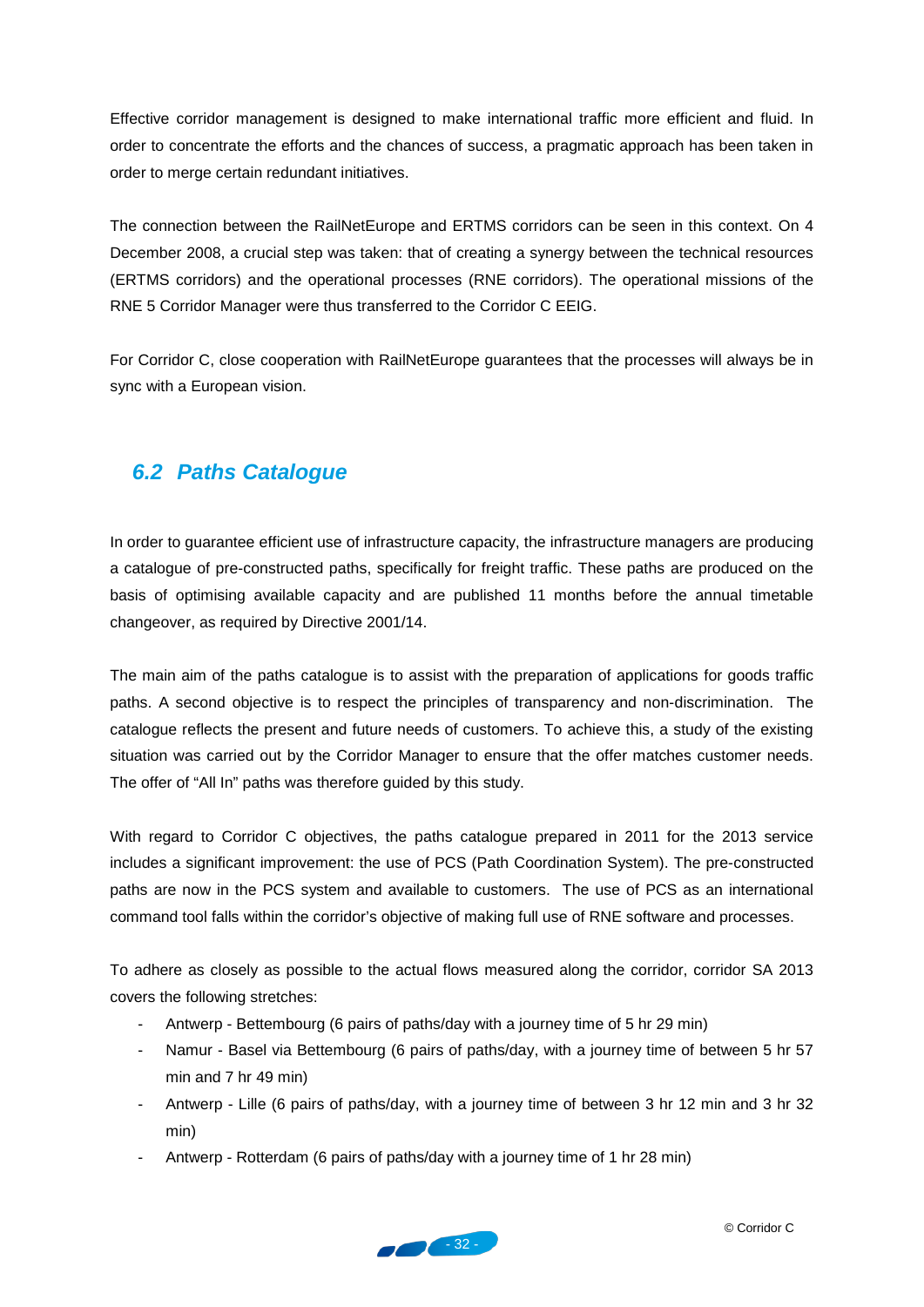Bettembourg – Lyon Sibelin (6 pairs of paths/day, with a journey time of between 7 hr 41 min and 8 hr 57 min)

In 2013, the journey time between Antwerp and Basel-St-Johann is therefore between 11 hr 26 min and 13 hr 18 min on pre-constructed paths.

Lastly, with regard to communication with customers, the paths catalogue is available on the RailNetEurope website and in PCS.

# <span id="page-32-0"></span>*6.3 One Stop Shop (OSS)*

The One Stop Shop concept represents the wish of the infrastructure managers to make rail traffic more accessible to customers (EFs). Its aim is to simplify exchanges with them, regarding both applications for international paths and general and operational issues relating to the corridor.

Each infrastructure manager has an OSS structure.

Via the OSS network, Corridor C offers:

- customer support and information on the full range of services and products offered by the Corridor infrastructure managers
- supply of all the data needed to access the infrastructures of the various infrastructure managers within the RNE
- satisfactory processing of applications for international paths
- a guarantee that applications for the next period are taken into account in the annual timetable process
- control of paths over the whole journey

OSSs can also provide information on costs relating to the use of the infrastructure and to train movements.

The Corridor C OSS network is provided by ProRail in the Netherlands, Infrabel in Belgium, ACF (Administration des Chemins de Fer) in Luxembourg, RFF in France, and Trasse CH in Switzerland. Thanks to this OSS network, Corridor C fulfils the concept of "One Face To The Customer" and provides assistance with "Cross Border" operations, based on transparent, confidential and nondiscriminatory procedures.

Since Regulation 913/2010 came into force on 9 November 2010, Corridor C has been working on the implementation of the new "one stop shop" as defined by the regulation. The Corridor OSS should not be confused with national OSSs which have been in place until today. This OSS will be a single body responsible for the whole corridor and will provide information on available capacity. It will then allocate capacity to customers.

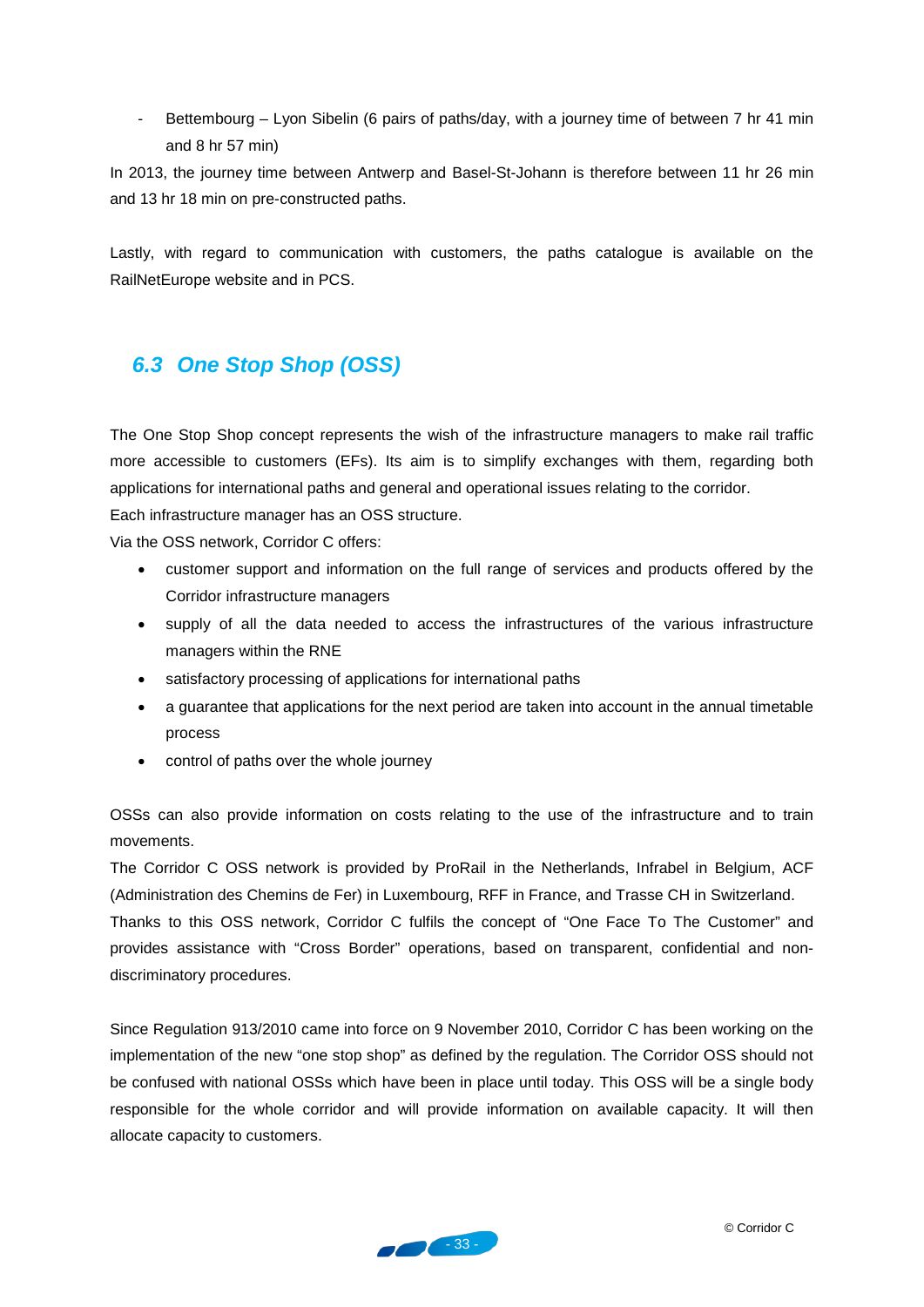# <span id="page-33-0"></span>*6.4 Characteristics of the Corridor*

Corridor C made an inventory of the logistical and operational structures across the corridor.

Similarly, the study of 750-metre train traffic has made it possible to identify the investments required for more efficient use of the Corridor.

With the support of member GIs, approximately thirty Railway Companies and around fifty Terminals capable of operating international traffic on the Corridor C tracks were surveyed.

Lastly, the routes taken by Corridor C were also subject to an exhaustive inventory and updating.

# <span id="page-33-1"></span>*6.5 PCS (Path Coordination System)*

PCS is a web application provided by RNE to infrastructure managers, capacity allocation bodies and railway companies. This application manages applications and responses for international train paths.

Although PCS is used frequently in relation to the "Passenger" service, it has been little used for "Freight" in view of the working methods inherent in this activity. In fact, applications made in connection with the annual freight service are too often subject to modification. PCS should evolve in order to respond to these numerous modifications. The number of applications for "ad hoc" paths is much greater than the number of paths requested for the annual service.

The most notable new features are the possibility of using this tool for ad hoc orders and greater integration with existing systems. We should emphasise that an integration platform has been developed by RNE in order to open up PCS to the various national ordering systems.

# <span id="page-33-2"></span>*6.6 TIS (Train Information System)*

TIS permits "track and tracing" of international trains in real time, in particular those running on the corridor. In 2009, TIS was combined with a reporting module, "Oracle Discover". This produces traffic punctuality reports. Discrepancies in relation to the timetable and the reasons for them are the basis for the problem reporting and identification system. Since 2011, the Corridor C infrastructure managers have sent details of discrepancies with the contractual timetable and the reasons for delay.

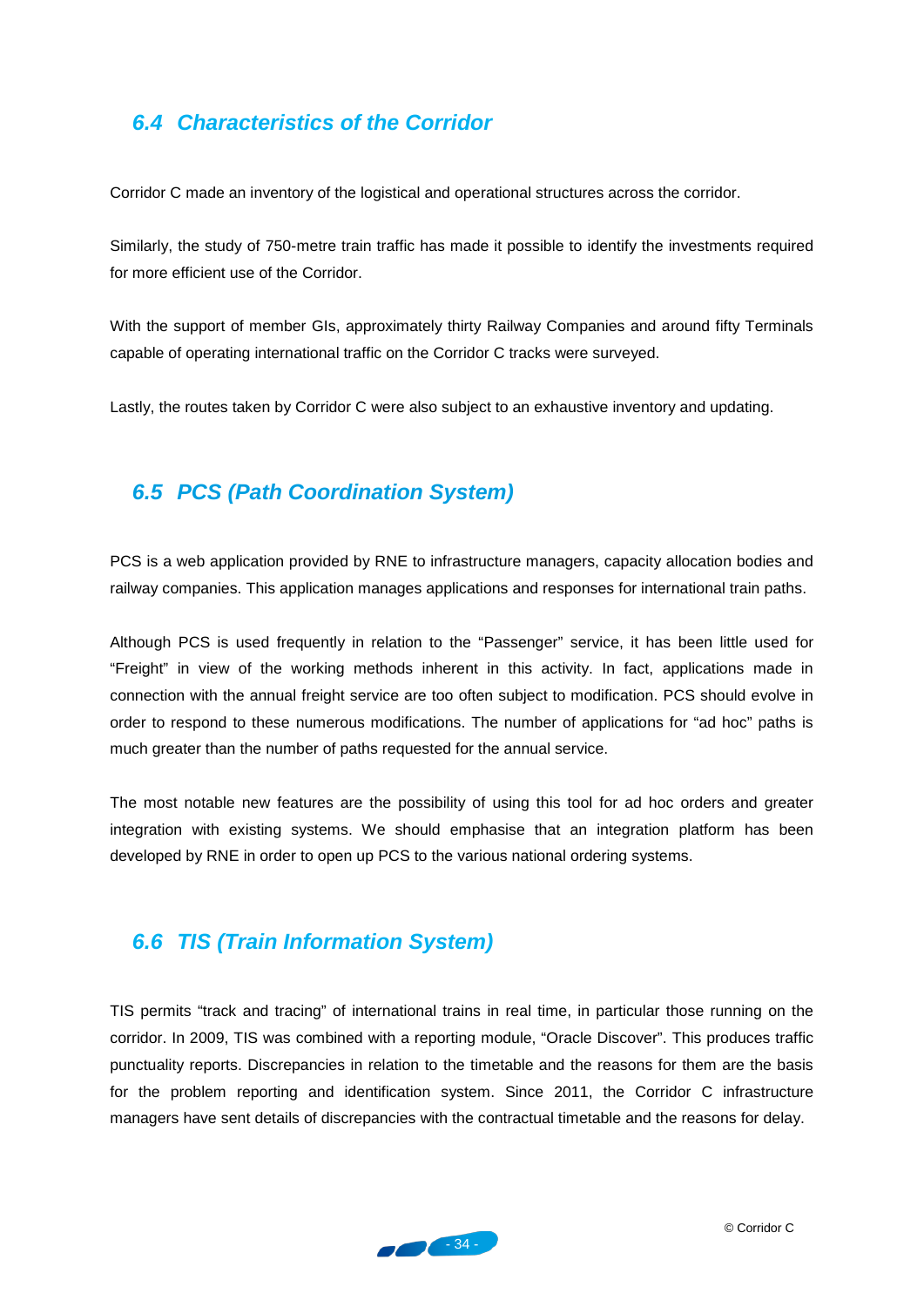RNE has also put in place a series of "standard" reports to monitor punctuality. RNE and Corridor C are contributing to the improvement in the quality of data entered on TIS and reports produced as a result. These improvements concern in particular the renumbering of trains in France and transfers of information between national systems and TIS.

# <span id="page-34-0"></span>**7 Investments**

The infrastructure projects identified throughout the corridor require significant investments. After identifying these projects and the resources needed to carry them out, the infrastructure managers implement them.

Each corridor infrastructure manager includes the amounts to be allocated to the projects in its national budgets. It is imperative to maintain the consistency of these national budgets in order to enable the projects to be implemented on time.

All of the investments planned, studied and/or envisaged between now and 2020, represent a package estimated at 2.2 billion Euros to go towards:

- 1- Setting up ETCS,
- 2- Eliminating bottlenecks,
- 3- Measures permitting the running of 750m trains; the necessary investments essentially concerning Belgium. They will enable the running of 750m trains by 2016. As of today, **three 750m train paths are planned during the night between Bettembourg and Antwerp,**
- 4- Development and modernisation of national networks.

These investments involve all the infrastructure managers that are members of Corridor C.

The number and extent of these investments require precise coordination between infrastructure managers, as regards both national multi-annual investment budgets and financial aid granted by the European Commission.

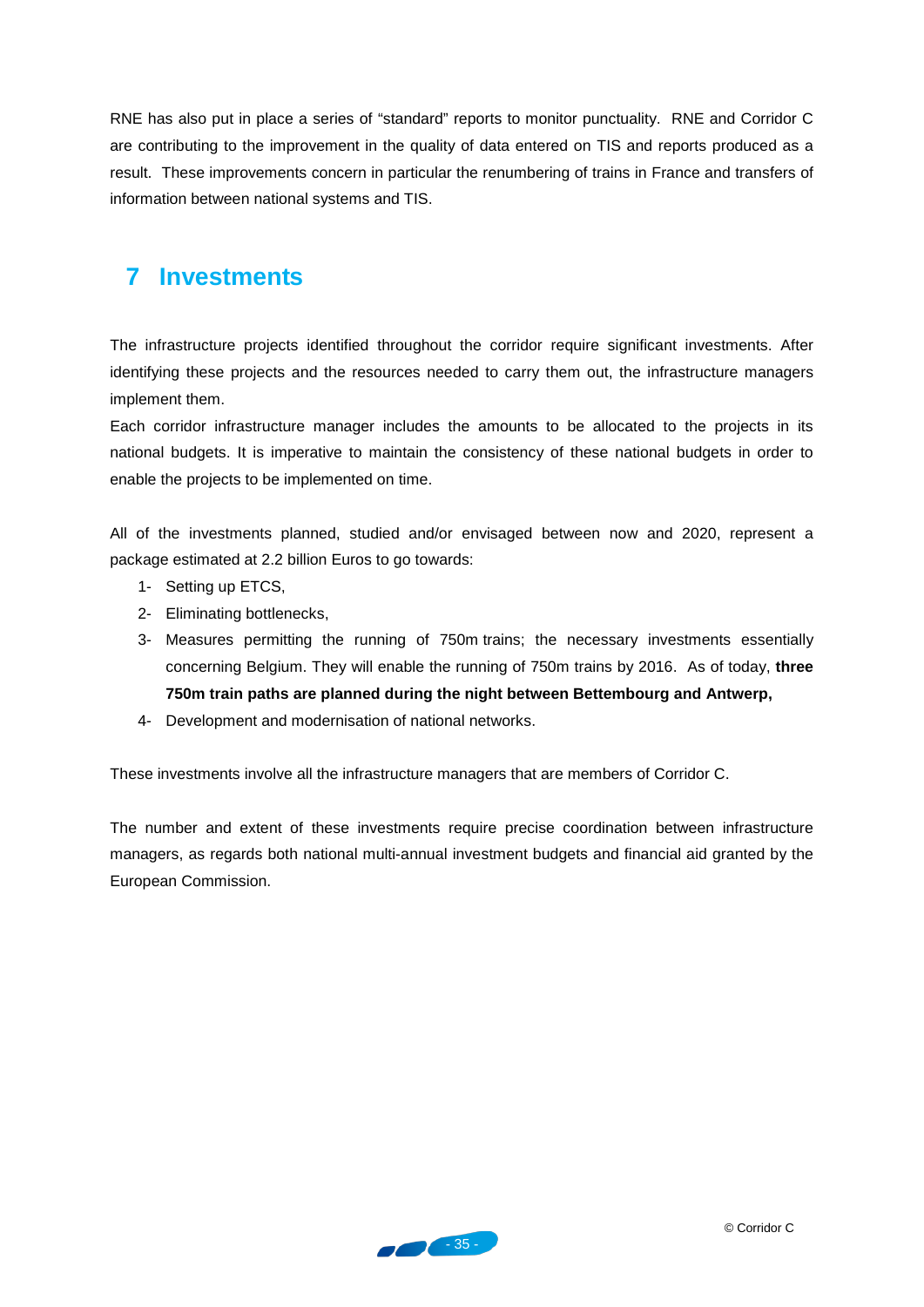# <span id="page-35-0"></span>**8 Communication**

Whether through its website or its publications (brochures, Fact sheet), Corridor C concentrates on presenting its activities and ambitions and its links with RailNetEurope and the European Commission.

It means that the stakeholders can be kept informed of the current projects and the results obtained on Corridor C. All the information is available in French and English.

In 2011, Corridor C had the opportunity to present its activities and range of services at several major conferences, including the Antwerp conference organised by the Belgian authorities and Infrabel on 27 June 2011 and the conferences organised by RNE in Frankfurt on 6 May 2011 and in Vienna on 1 December 2011.

Lastly, Corridor C was able to present its activities and project to create a "terminals advisory group" to a panel of Belgian terminal managers at a seminar organised on 7 November 2011 by the Belgian Federal Public Service Mobility and Transport.

# <span id="page-35-1"></span>**9 Finance**

The financial resources available to the Corridor C EEIG come from contributions from members (RFF, Infrabel and CFL) and European subsidies received in connection with the multi-annual call for 2007-2013.

The Corridor C EEIG has also submitted its application for the 2011 annual call and should benefit from European subsidies in 2012 in connection with the market study (see point 3.5.1). The detailed figures can be seen in the annual accounts.